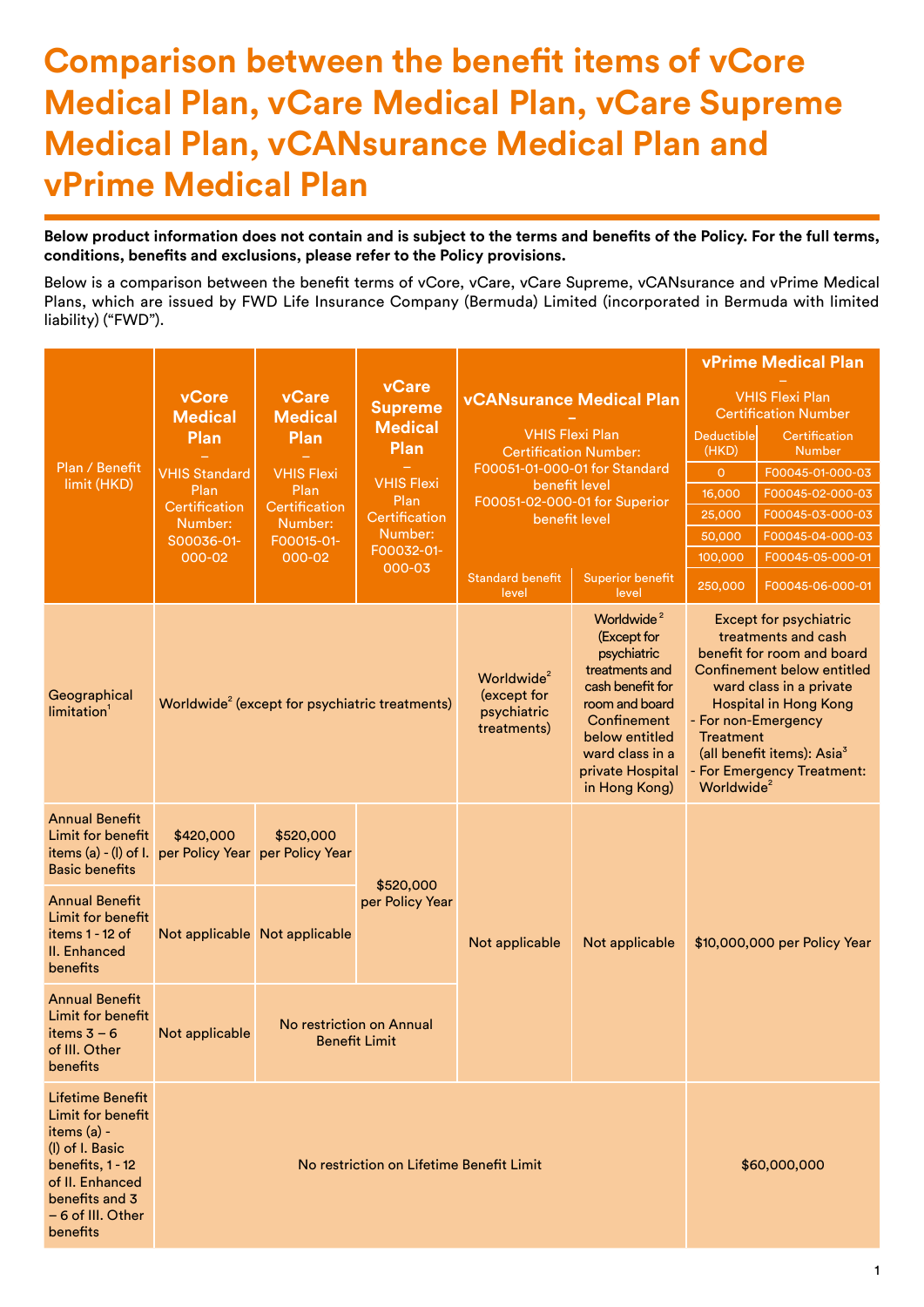|                                                                                                                                                                                                              |                                 |                                 |                                                          |                                                                    | <b>vPrime Medical Plan</b>                                                                |                                                           |                                                                                                                                                                                                                                                                                                                                                                                                                                                                                                                                                                                                                                              |  |
|--------------------------------------------------------------------------------------------------------------------------------------------------------------------------------------------------------------|---------------------------------|---------------------------------|----------------------------------------------------------|--------------------------------------------------------------------|-------------------------------------------------------------------------------------------|-----------------------------------------------------------|----------------------------------------------------------------------------------------------------------------------------------------------------------------------------------------------------------------------------------------------------------------------------------------------------------------------------------------------------------------------------------------------------------------------------------------------------------------------------------------------------------------------------------------------------------------------------------------------------------------------------------------------|--|
|                                                                                                                                                                                                              | vCore<br><b>Medical</b><br>Plan | vCare<br><b>Medical</b><br>Plan | <b>vCare</b><br><b>Supreme</b><br><b>Medical</b><br>Plan |                                                                    | <b>vCANsurance Medical Plan</b><br><b>VHIS Flexi Plan</b><br><b>Certification Number:</b> | <b>Deductible</b><br>(HKD)                                | <b>VHIS Flexi Plan</b><br><b>Certification Number</b><br>Certification<br><b>Number</b>                                                                                                                                                                                                                                                                                                                                                                                                                                                                                                                                                      |  |
| Plan / Benefit                                                                                                                                                                                               | <b>VHIS Standard</b>            | <b>VHIS Flexi</b>               |                                                          |                                                                    | F00051-01-000-01 for Standard                                                             | $\circ$                                                   | F00045-01-000-03                                                                                                                                                                                                                                                                                                                                                                                                                                                                                                                                                                                                                             |  |
| limit (HKD)                                                                                                                                                                                                  | Plan                            | Plan                            | <b>VHIS Flexi</b><br>Plan                                | benefit level<br>F00051-02-000-01 for Superior                     |                                                                                           |                                                           | F00045-02-000-03                                                                                                                                                                                                                                                                                                                                                                                                                                                                                                                                                                                                                             |  |
|                                                                                                                                                                                                              | Certification<br>Number:        | Certification<br>Number:        | Certification                                            | benefit level                                                      |                                                                                           | 25,000<br>F00045-03-000-03                                |                                                                                                                                                                                                                                                                                                                                                                                                                                                                                                                                                                                                                                              |  |
|                                                                                                                                                                                                              | S00036-01-                      | F00015-01-                      | Number:                                                  |                                                                    |                                                                                           | F00045-04-000-03<br>50,000                                |                                                                                                                                                                                                                                                                                                                                                                                                                                                                                                                                                                                                                                              |  |
|                                                                                                                                                                                                              | 000-02<br>000-02                |                                 | F00032-01-<br>000-03                                     |                                                                    |                                                                                           | 100,000                                                   | F00045-05-000-01                                                                                                                                                                                                                                                                                                                                                                                                                                                                                                                                                                                                                             |  |
|                                                                                                                                                                                                              |                                 |                                 |                                                          | <b>Standard benefit</b><br>level                                   | <b>Superior benefit</b><br>level                                                          | 250,000                                                   | F00045-06-000-01                                                                                                                                                                                                                                                                                                                                                                                                                                                                                                                                                                                                                             |  |
| Aggregate limit<br>per Disability <sup>4</sup><br>per Policy Year<br>for benefit<br>items $(a)$ –<br>(I) of I. Basic<br>benefits, $1 - 12$<br>of II. Enhanced<br>benefits and<br>3 of III. Other<br>benefits |                                 | Not applicable                  |                                                          | \$500,000 per<br>Disability <sup>4</sup> per<br><b>Policy Year</b> | \$650,000 per<br>Disability <sup>4</sup> per<br><b>Policy Year</b>                        | Not applicable                                            |                                                                                                                                                                                                                                                                                                                                                                                                                                                                                                                                                                                                                                              |  |
| Deductible <sup>5</sup> for<br>benefit items<br>$(a) - (I)$ of I.<br>Basic benefit,<br>$1 - 6$ , $7(a)$ , $7(b)$<br>and $8 - 12$ of<br>II. Enhanced<br>benefits and<br>3 of III. Other<br>benefits           |                                 |                                 | Not applicable                                           |                                                                    |                                                                                           |                                                           | \$0/\$16,000/\$25,000<br>/ \$50,000 / \$100,000 /<br>\$250,000 per Policy Year                                                                                                                                                                                                                                                                                                                                                                                                                                                                                                                                                               |  |
| First-dollar<br>coverage -<br><b>Deductible</b><br>waived for<br>designated<br>crises <sup>5,6,7</sup>                                                                                                       |                                 |                                 | Not applicable                                           |                                                                    |                                                                                           | the Insured Person -<br>• suffers any of the<br>benefits. | The remaining balance of<br>Deductible <sup>5</sup> (if any) shall be<br>reduced to zero dollar (\$0)<br>for the Medical Services if<br>designated crises as<br>stated in the Supplement<br>- First-dollar coverage -<br>Deductible <sup>5</sup> waived for<br>designated crises of the<br>Policy provisions; and<br>• upon the recommendation<br>of the attending Registered<br><b>Medical Practitioner in</b><br>writing, receives any<br><b>Medical Services as a result</b><br>of the designated crises for<br>which benefits are payable<br>under benefit items (a) to (I)<br>of I. Basic benefits and/or<br>1 to 12 under II. Enhanced |  |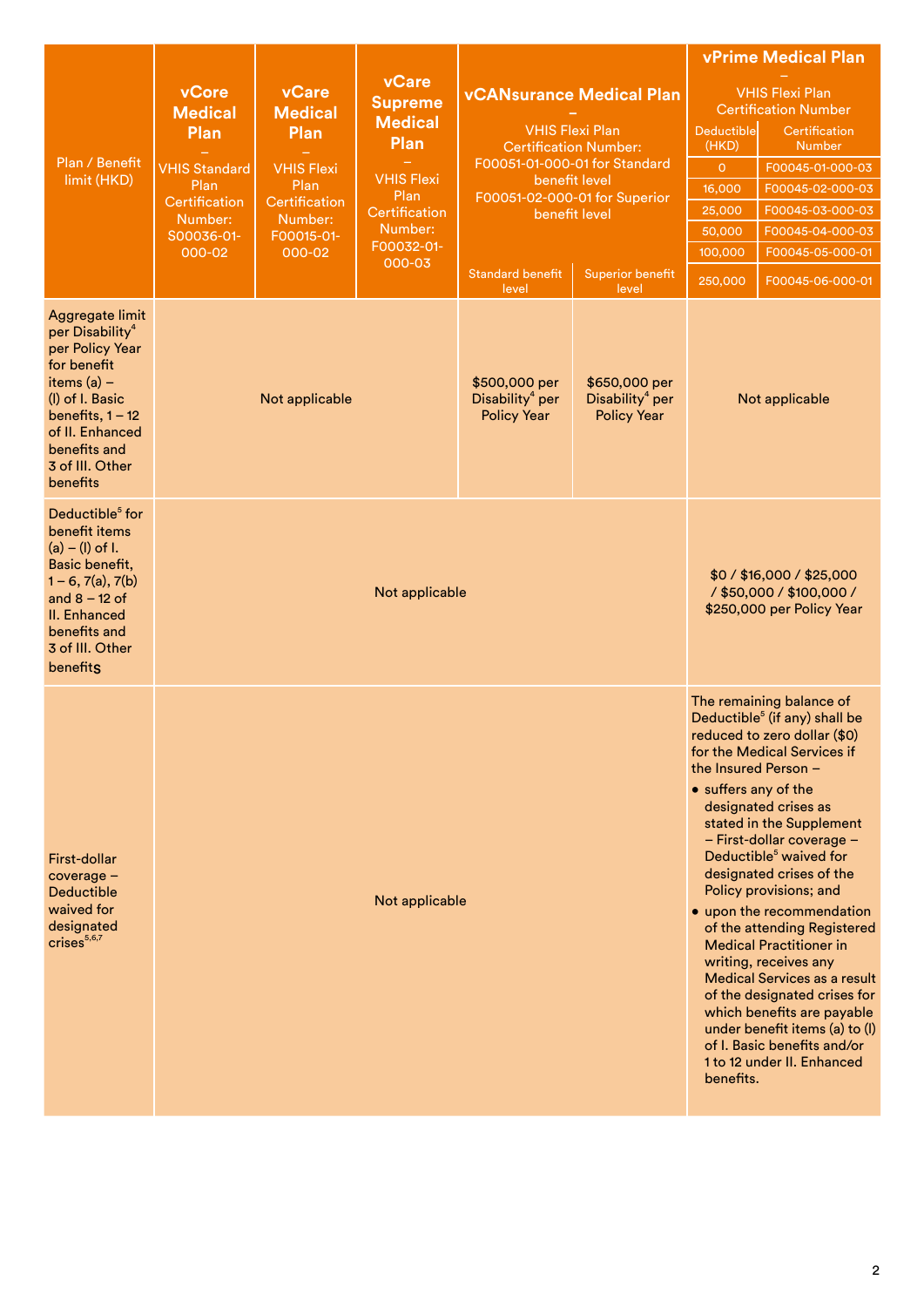|                                        | vCore                                                                                                                    | <b>vCare</b>                                                                                                                                                                  | vCare<br><b>Supreme</b>                                |                                                | <b>vCANsurance Medical Plan</b>                                |                            | <b>vPrime Medical Plan</b><br><b>VHIS Flexi Plan</b>                                                                                                                                                                                                                          |
|----------------------------------------|--------------------------------------------------------------------------------------------------------------------------|-------------------------------------------------------------------------------------------------------------------------------------------------------------------------------|--------------------------------------------------------|------------------------------------------------|----------------------------------------------------------------|----------------------------|-------------------------------------------------------------------------------------------------------------------------------------------------------------------------------------------------------------------------------------------------------------------------------|
|                                        | <b>Medical</b><br>Plan                                                                                                   | <b>Medical</b><br>Plan                                                                                                                                                        | <b>Medical</b><br><b>Plan</b>                          |                                                | <b>VHIS Flexi Plan</b><br><b>Certification Number:</b>         | <b>Deductible</b><br>(HKD) | <b>Certification Number</b><br>Certification<br><b>Number</b>                                                                                                                                                                                                                 |
| Plan / Benefit                         | <b>VHIS Standard</b>                                                                                                     | <b>VHIS Flexi</b>                                                                                                                                                             | F00051-01-000-01 for Standard                          |                                                |                                                                | $\overline{O}$             | F00045-01-000-03                                                                                                                                                                                                                                                              |
| limit (HKD)                            | Plan                                                                                                                     | Plan                                                                                                                                                                          | <b>VHIS Flexi</b><br>Plan                              | benefit level                                  |                                                                | 16,000                     | F00045-02-000-03                                                                                                                                                                                                                                                              |
|                                        | Certification<br>Number:                                                                                                 | Certification<br>Number:                                                                                                                                                      | Certification                                          | F00051-02-000-01 for Superior<br>benefit level |                                                                | 25,000                     | F00045-03-000-03                                                                                                                                                                                                                                                              |
|                                        | S00036-01-                                                                                                               | F00015-01-                                                                                                                                                                    | Number:                                                |                                                |                                                                | 50,000                     | F00045-04-000-03                                                                                                                                                                                                                                                              |
|                                        | 000-02                                                                                                                   | 000-02                                                                                                                                                                        | F00032-01-<br>000-03                                   |                                                |                                                                | 100,000                    | F00045-05-000-01                                                                                                                                                                                                                                                              |
|                                        |                                                                                                                          |                                                                                                                                                                               |                                                        | <b>Standard benefit</b><br>level               | <b>Superior benefit</b><br>level                               | 250,000                    | F00045-06-000-01                                                                                                                                                                                                                                                              |
| <b>Entitled ward</b><br>class          | No restriction                                                                                                           | No restriction<br>(except<br>supplementary<br>major medical<br>benefit<br>of vCare<br><b>Supreme</b><br><b>Medical Plan</b><br>is limited to<br><b>Standard</b><br>Ward Room) |                                                        | <b>Standard Ward</b><br>Room <sup>8</sup>      | Semi-private<br>Room <sup>8</sup>                              |                            | - For Hong Kong, Macau and<br><b>Mainland China: Standard</b><br>semi-private room <sup>®</sup><br>- For Asia <sup>3</sup> (excluding Hong<br>Kong, Macau and Mainland<br>China) and Emergency<br>Treatment outside Asia <sup>3</sup> :<br>Standard private room <sup>8</sup> |
| A. Benefit items <sup>9</sup>          |                                                                                                                          |                                                                                                                                                                               |                                                        |                                                |                                                                |                            |                                                                                                                                                                                                                                                                               |
| I. Basic benefits                      |                                                                                                                          |                                                                                                                                                                               |                                                        |                                                |                                                                |                            |                                                                                                                                                                                                                                                                               |
| (a) Room and<br>board                  | \$750 per day<br>(Maximum<br>180 days per<br>Policy Year)                                                                |                                                                                                                                                                               | \$850 per day<br>(Maximum 180 days per Policy<br>Year) |                                                | Full cover <sup>10</sup>                                       |                            |                                                                                                                                                                                                                                                                               |
| (b) Miscellaneous<br>charges           | \$14,000 per<br><b>Policy Year</b>                                                                                       |                                                                                                                                                                               | \$14,500 per Policy Year                               | Full cover <sup>10</sup>                       |                                                                |                            |                                                                                                                                                                                                                                                                               |
| (c) Attending<br>doctor's visit<br>fee | \$750 per day<br>(Maximum<br>180 days per<br>Policy Year)                                                                |                                                                                                                                                                               | \$850 per day<br>(Maximum 180 days per Policy<br>Year) | Full cover <sup>10</sup>                       |                                                                |                            |                                                                                                                                                                                                                                                                               |
| (d) Specialist's<br>fee <sup>6</sup>   | \$4,300 per<br><b>Policy Year</b>                                                                                        |                                                                                                                                                                               | \$6,000 per Policy Year                                |                                                | Full cover <sup>10</sup>                                       |                            |                                                                                                                                                                                                                                                                               |
| (e) Intensive<br>care                  | \$3,500 per<br>\$4,500 per day<br>day<br>(Maximum 25 days per Policy<br>(Maximum<br>Year)<br>25 days per<br>Policy Year) |                                                                                                                                                                               |                                                        | Full cover <sup>10</sup>                       |                                                                |                            |                                                                                                                                                                                                                                                                               |
| (f) Surgeon's<br>fee                   |                                                                                                                          | (Per procedure, subject to surgical category<br>for the surgery/ procedure in the Schedule of<br><b>Surgical Procedures)</b>                                                  |                                                        |                                                |                                                                |                            |                                                                                                                                                                                                                                                                               |
| Complex                                | \$50,000                                                                                                                 |                                                                                                                                                                               | \$70,000                                               |                                                | Full cover <sup>10</sup> , regardless of the surgical category |                            |                                                                                                                                                                                                                                                                               |
| Major                                  | \$25,000                                                                                                                 |                                                                                                                                                                               | \$30,000                                               |                                                |                                                                |                            |                                                                                                                                                                                                                                                                               |
| Intermediate                           | \$12,500                                                                                                                 |                                                                                                                                                                               | \$15,000                                               |                                                |                                                                |                            |                                                                                                                                                                                                                                                                               |
| <b>Minor</b>                           | \$5,000                                                                                                                  |                                                                                                                                                                               | \$6,500                                                |                                                |                                                                |                            |                                                                                                                                                                                                                                                                               |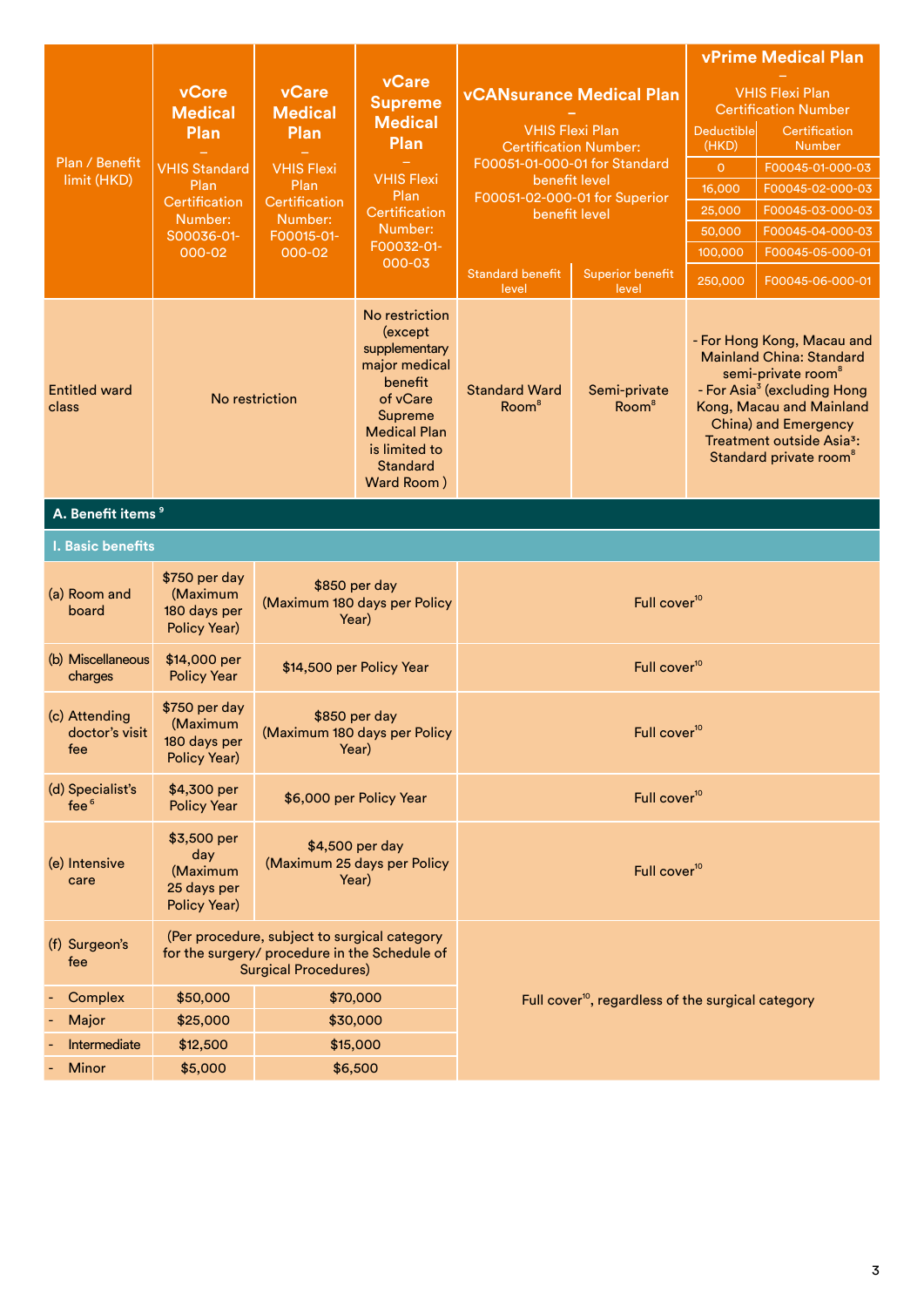|                                                                      |                                                                                                                     |                                                                                                                  |                                                                                                                                                                                                                                                                                                                                                                                                                                                                                                          |                          |                          |  | <b>vPrime Medical Plan</b>                                                                                                                                                                                      |  |
|----------------------------------------------------------------------|---------------------------------------------------------------------------------------------------------------------|------------------------------------------------------------------------------------------------------------------|----------------------------------------------------------------------------------------------------------------------------------------------------------------------------------------------------------------------------------------------------------------------------------------------------------------------------------------------------------------------------------------------------------------------------------------------------------------------------------------------------------|--------------------------|--------------------------|--|-----------------------------------------------------------------------------------------------------------------------------------------------------------------------------------------------------------------|--|
| Plan / Benefit<br>limit (HKD)                                        | vCore<br><b>Medical</b><br>Plan<br><b>VHIS Standard</b><br>Plan<br>Certification<br>Number:<br>S00036-01-<br>000-02 | vCare<br><b>Medical</b><br>Plan<br><b>VHIS Flexi</b><br>Plan<br>Certification<br>Number:<br>F00015-01-<br>000-02 | vCare<br><b>vCANsurance Medical Plan</b><br><b>Supreme</b><br><b>Medical</b><br><b>VHIS Flexi Plan</b><br>Deductible<br>Plan<br><b>Certification Number:</b><br>(HKD)<br>F00051-01-000-01 for Standard<br>$\overline{O}$<br><b>VHIS Flexi</b><br>benefit level<br>16,000<br>Plan<br>F00051-02-000-01 for Superior<br>25,000<br>Certification<br>benefit level<br>Number:<br>50,000<br>F00032-01-<br>100,000<br>000-03<br><b>Standard benefit</b><br><b>Superior benefit</b><br>250,000<br>level<br>level |                          |                          |  | <b>VHIS Flexi Plan</b><br><b>Certification Number</b><br>Certification<br><b>Number</b><br>F00045-01-000-03<br>F00045-02-000-03<br>F00045-03-000-03<br>F00045-04-000-03<br>F00045-05-000-01<br>F00045-06-000-01 |  |
| (g) Anaesthetist's<br>fee                                            |                                                                                                                     | 35% of Surgeon's fee payable <sup>11</sup>                                                                       |                                                                                                                                                                                                                                                                                                                                                                                                                                                                                                          |                          | Full cover <sup>10</sup> |  |                                                                                                                                                                                                                 |  |
| (h) Operating<br>theatre<br>charges                                  |                                                                                                                     | 35% of Surgeon's fee payable <sup>11</sup>                                                                       |                                                                                                                                                                                                                                                                                                                                                                                                                                                                                                          | Full cover <sup>10</sup> |                          |  |                                                                                                                                                                                                                 |  |
| (i) Prescribed<br>Diagnostic<br>Imaging<br>Tests <sup>6,12</sup>     | \$20,000 per Policy Year,<br>subject to 30% Coinsurance<br>(including Confinement and<br>non-Confinement)           |                                                                                                                  | <b>HKD20,000</b><br>per Policy Year<br>$\bullet$ Coinsurance<br>is not<br>applicable to<br>Prescribed<br>Diagnostic<br><b>Imaging Test</b><br>performed<br>during<br>Confinement<br>• Prescribed<br>Diagnostic<br><b>Imaging Test</b><br>performed<br>in a setting<br>for providing<br><b>Medical</b><br>Services to a<br>Day Patient is<br>subject to 30%<br>Coinsurance                                                                                                                                |                          | Full cover <sup>10</sup> |  |                                                                                                                                                                                                                 |  |
| (j) Prescribed<br>Non-surgical<br>Cancer<br>Treatments <sup>13</sup> | \$80,000 per<br><b>Policy Year</b>                                                                                  |                                                                                                                  | \$120,000 per Policy Year                                                                                                                                                                                                                                                                                                                                                                                                                                                                                |                          | Full cover <sup>10</sup> |  |                                                                                                                                                                                                                 |  |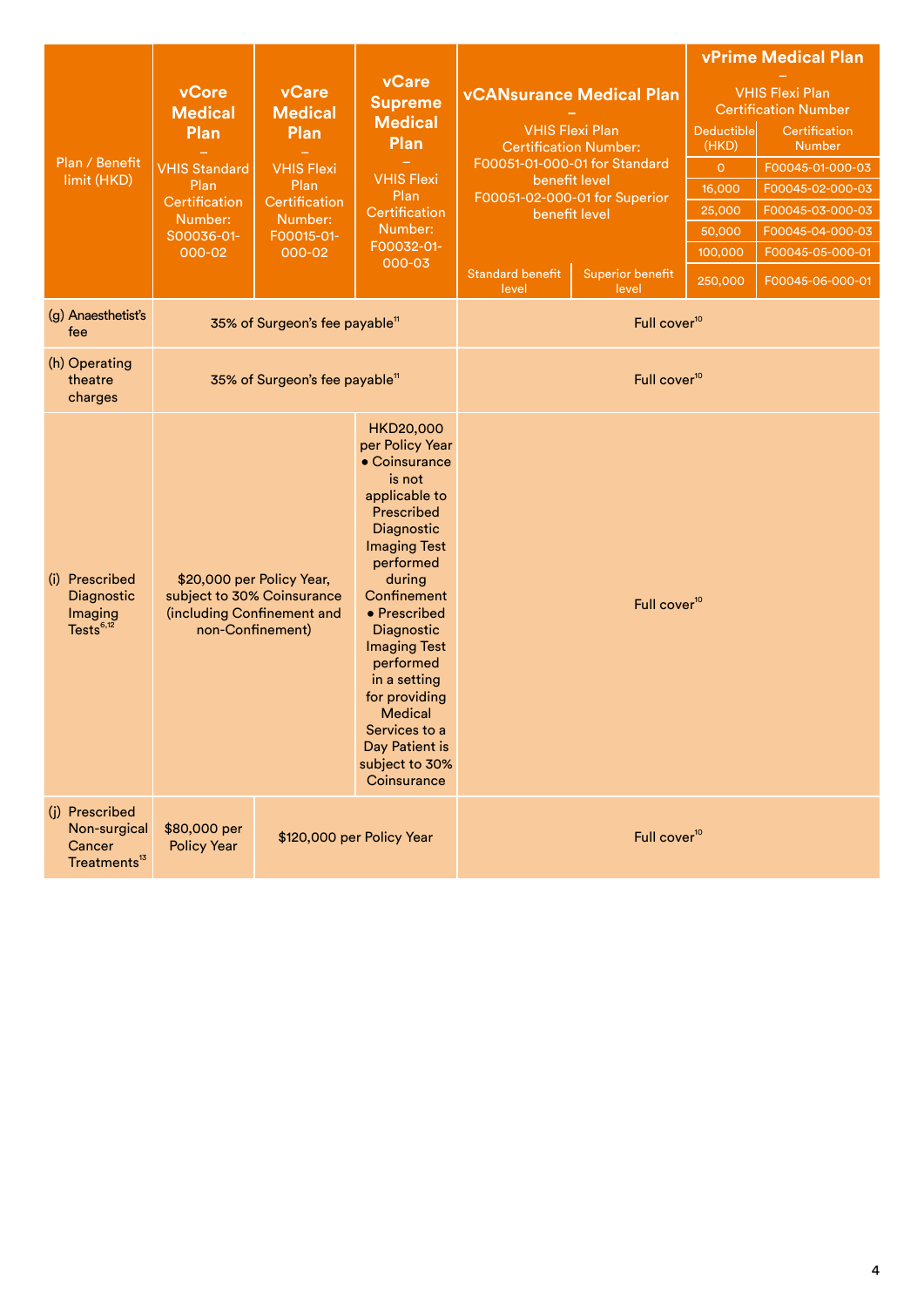|                                                                                                |                                                                                                                                                                                                                                                                                                                                                                       |                                                                                                                                                                                                                                                                                                                                                                       |                                                                                                                                                                                                                                                                                                                                                                                                                                                                                                                                                                                                                                                               |                                                                                                                                                                                                                                                                                                                                                                                                         |                                                                                                  | <b>vPrime Medical Plan</b>                                                                                                                                                                                                                                                       |
|------------------------------------------------------------------------------------------------|-----------------------------------------------------------------------------------------------------------------------------------------------------------------------------------------------------------------------------------------------------------------------------------------------------------------------------------------------------------------------|-----------------------------------------------------------------------------------------------------------------------------------------------------------------------------------------------------------------------------------------------------------------------------------------------------------------------------------------------------------------------|---------------------------------------------------------------------------------------------------------------------------------------------------------------------------------------------------------------------------------------------------------------------------------------------------------------------------------------------------------------------------------------------------------------------------------------------------------------------------------------------------------------------------------------------------------------------------------------------------------------------------------------------------------------|---------------------------------------------------------------------------------------------------------------------------------------------------------------------------------------------------------------------------------------------------------------------------------------------------------------------------------------------------------------------------------------------------------|--------------------------------------------------------------------------------------------------|----------------------------------------------------------------------------------------------------------------------------------------------------------------------------------------------------------------------------------------------------------------------------------|
| Plan / Benefit<br>limit (HKD)                                                                  | vCore<br><b>Medical</b><br>Plan<br><b>VHIS Standard</b><br>Plan<br>Certification<br>Number:<br>S00036-01-<br>000-02                                                                                                                                                                                                                                                   | <b>vCare</b><br><b>Medical</b><br><b>Plan</b><br><b>VHIS Flexi Plan</b><br>Certification<br>Number:<br>F00015-01-<br>000-02                                                                                                                                                                                                                                           | vCare<br><b>Supreme</b><br><b>Medical Plan</b><br><b>VHIS Flexi Plan</b><br>Certification<br>Number:<br>F00032-01-000-03                                                                                                                                                                                                                                                                                                                                                                                                                                                                                                                                      | <b>vCANsurance</b><br><b>Medical Plan</b><br><b>VHIS Flexi Plan</b><br><b>Certification Number:</b><br>F00051-01-000-01 for<br><b>Standard benefit level</b><br>F00051-02-000-01 for<br><b>Superior benefit level</b><br><b>Standard</b><br>Superior<br>benefit level<br>benefit level                                                                                                                  | <b>Deductible</b><br>(HKD)<br>$\overline{0}$<br>16,000<br>25,000<br>50.000<br>100,000<br>250,000 | <b>VHIS Flexi Plan</b><br><b>Certification Number</b><br>Certification<br><b>Number</b><br>F00045-01-000-03<br>F00045-02-000-03<br>F00045-03-000-03<br>F00045-04-000-03<br>F00045-05-000-01<br>F00045-06-000-01                                                                  |
| (k) Pre- and post-<br>Confinement/<br>Day Case<br>Procedure<br>outpatient<br>care <sup>6</sup> | \$580 per visit,<br>\$3,000 per<br><b>Policy Year</b><br>- 1 prior<br>outpatient<br>visit or<br>Emergency<br>consultation<br>per<br>Confinement/<br>Day Case<br>Procedure<br>- 3 follow-up<br>outpatient<br>visits per<br>Confinement/<br>Day Case<br>Procedure<br>within 90<br>days after<br>discharge<br>from Hospital<br>or completion<br>of Day Case<br>Procedure | \$580 per visit,<br>\$6,000 per<br><b>Policy Year</b><br>- 1 prior<br>outpatient<br>visit or<br>Emergency<br>consultation<br>per<br>Confinement/<br>Day Case<br>Procedure<br>- 6 follow-up<br>outpatient<br>visits per<br>Confinement/<br>Day Case<br>Procedure<br>within 90<br>days after<br>discharge<br>from Hospital<br>or completion<br>of Day Case<br>Procedure | \$580 per visit,<br>\$6,000 per Policy<br>Year<br>- 1 prior<br>outpatient visit<br>or Emergency<br>consultation per<br>Confinement/<br>Day Case<br>Procedure<br>- 6 follow-up<br>outpatient visits<br>per Confinement/<br>Day Case<br>Procedure<br>within 90 days<br>after discharge<br>from Hospital<br>or completion<br>of Day Case<br>Procedure<br>The maximum<br>benefit amount<br>per Policy Year<br>and 6 follow-up<br>outpatient visits<br>per Confinement/<br>Day Case<br>Procedure shall be<br>shared with benefit<br>item 12. Post-<br>Confinement/Day<br><b>Case Procedure</b><br>Chinese medicine<br>treatment of II.<br><b>Enhanced benefits</b> | Full cover <sup>10</sup><br>- 3 prior outpatient visit or<br><b>Emergency consultation</b><br>per Confinement/Day<br><b>Case Procedure</b><br>- 20 follow-up outpatient<br>visits per Confinement/<br>Day Case Procedure<br>within 90 days after<br>discharge from Hospital<br>or completion of Day<br>Case Procedure, and<br>maximum \$600 per visit<br>for physiotherapy or<br>chiropractic treatment | Procedure<br>Procedure                                                                           | Full cover <sup>10</sup><br>- 1 prior outpatient visit or<br><b>Emergency consultation</b><br>per Confinement/ Day Case<br>- 6 follow-up outpatient visits<br>per Confinement/Day Case<br>Procedure within 90 days<br>after discharge from Hospital<br>or completion of Day Case |
| (I) Psychiatric<br>treatments <sup>14</sup>                                                    |                                                                                                                                                                                                                                                                                                                                                                       | \$30,000 per Policy Year                                                                                                                                                                                                                                                                                                                                              |                                                                                                                                                                                                                                                                                                                                                                                                                                                                                                                                                                                                                                                               | \$40,000 per Disability <sup>4</sup> per<br><b>Policy Year</b>                                                                                                                                                                                                                                                                                                                                          |                                                                                                  | \$40,000 per Policy Year                                                                                                                                                                                                                                                         |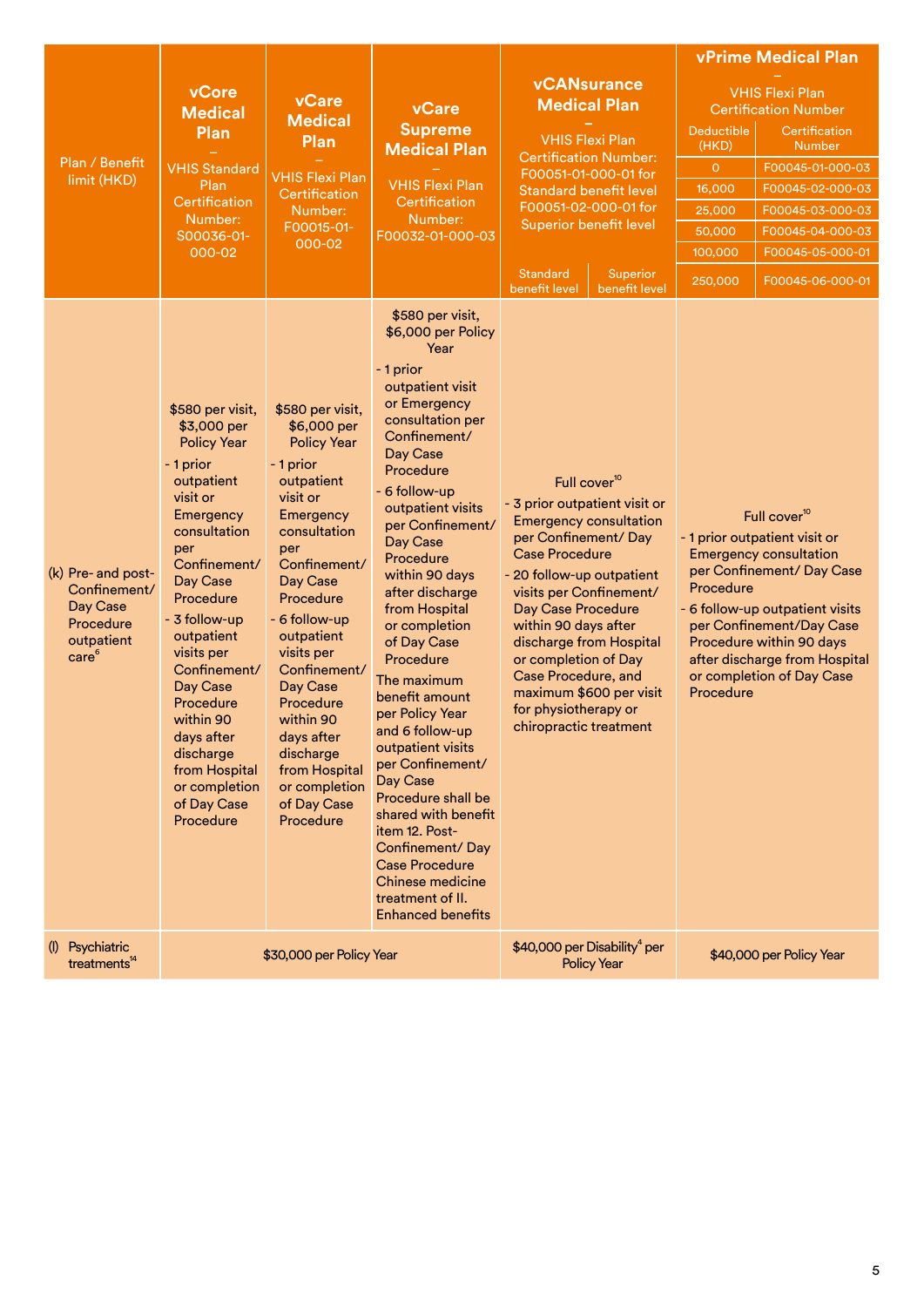|                                                      |                          |                                                                                                                                                                                                                                                                                                                                                                                                                                                                                                           |                                               |                                                                                                                                                                                                                                                                                                                                                                                                                                                                                                                                    |                                                                                                        |                                                       | <b>vPrime Medical Plan</b>                                                                                                                                                                                                                                                                                                                                                                                                                                                                                                                                                                                                                                                                                                      |  |
|------------------------------------------------------|--------------------------|-----------------------------------------------------------------------------------------------------------------------------------------------------------------------------------------------------------------------------------------------------------------------------------------------------------------------------------------------------------------------------------------------------------------------------------------------------------------------------------------------------------|-----------------------------------------------|------------------------------------------------------------------------------------------------------------------------------------------------------------------------------------------------------------------------------------------------------------------------------------------------------------------------------------------------------------------------------------------------------------------------------------------------------------------------------------------------------------------------------------|--------------------------------------------------------------------------------------------------------|-------------------------------------------------------|---------------------------------------------------------------------------------------------------------------------------------------------------------------------------------------------------------------------------------------------------------------------------------------------------------------------------------------------------------------------------------------------------------------------------------------------------------------------------------------------------------------------------------------------------------------------------------------------------------------------------------------------------------------------------------------------------------------------------------|--|
|                                                      | vCore<br><b>Medical</b>  | vCare<br><b>Medical</b>                                                                                                                                                                                                                                                                                                                                                                                                                                                                                   | vCare<br><b>Supreme</b>                       | <b>vCANsurance Medical Plan</b>                                                                                                                                                                                                                                                                                                                                                                                                                                                                                                    |                                                                                                        | <b>VHIS Flexi Plan</b><br><b>Certification Number</b> |                                                                                                                                                                                                                                                                                                                                                                                                                                                                                                                                                                                                                                                                                                                                 |  |
|                                                      | Plan                     | Plan                                                                                                                                                                                                                                                                                                                                                                                                                                                                                                      | <b>Medical</b><br>Plan                        | <b>VHIS Flexi Plan</b>                                                                                                                                                                                                                                                                                                                                                                                                                                                                                                             | <b>Certification Number:</b>                                                                           | Deductible<br>(HKD)                                   | Certification<br><b>Number</b>                                                                                                                                                                                                                                                                                                                                                                                                                                                                                                                                                                                                                                                                                                  |  |
| Plan / Benefit                                       | <b>VHIS Standard</b>     | <b>VHIS Flexi</b>                                                                                                                                                                                                                                                                                                                                                                                                                                                                                         |                                               | F00051-01-000-01 for Standard                                                                                                                                                                                                                                                                                                                                                                                                                                                                                                      |                                                                                                        | $\overline{O}$                                        | F00045-01-000-03                                                                                                                                                                                                                                                                                                                                                                                                                                                                                                                                                                                                                                                                                                                |  |
| limit (HKD)                                          | Plan                     | Plan                                                                                                                                                                                                                                                                                                                                                                                                                                                                                                      | <b>VHIS Flexi</b><br>Plan                     | benefit level                                                                                                                                                                                                                                                                                                                                                                                                                                                                                                                      | F00051-02-000-01 for Superior                                                                          | 16,000                                                | F00045-02-000-03                                                                                                                                                                                                                                                                                                                                                                                                                                                                                                                                                                                                                                                                                                                |  |
|                                                      | Certification<br>Number: | Certification<br>Number:<br>F00015-01-<br>000-02                                                                                                                                                                                                                                                                                                                                                                                                                                                          | Certification                                 | benefit level                                                                                                                                                                                                                                                                                                                                                                                                                                                                                                                      |                                                                                                        | 25,000                                                | F00045-03-000-03                                                                                                                                                                                                                                                                                                                                                                                                                                                                                                                                                                                                                                                                                                                |  |
|                                                      | S00036-01-               |                                                                                                                                                                                                                                                                                                                                                                                                                                                                                                           | Number:                                       |                                                                                                                                                                                                                                                                                                                                                                                                                                                                                                                                    |                                                                                                        | 50,000                                                | F00045-04-000-03                                                                                                                                                                                                                                                                                                                                                                                                                                                                                                                                                                                                                                                                                                                |  |
|                                                      | 000-02                   |                                                                                                                                                                                                                                                                                                                                                                                                                                                                                                           | F00032-01-<br>000-03                          |                                                                                                                                                                                                                                                                                                                                                                                                                                                                                                                                    |                                                                                                        | 100,000                                               | F00045-05-000-01                                                                                                                                                                                                                                                                                                                                                                                                                                                                                                                                                                                                                                                                                                                |  |
|                                                      |                          |                                                                                                                                                                                                                                                                                                                                                                                                                                                                                                           |                                               | <b>Standard benefit</b><br><b>Superior benefit</b><br>level<br>level                                                                                                                                                                                                                                                                                                                                                                                                                                                               |                                                                                                        | 250,000                                               | F00045-06-000-01                                                                                                                                                                                                                                                                                                                                                                                                                                                                                                                                                                                                                                                                                                                |  |
| <b>II. Enhanced benefits</b>                         |                          |                                                                                                                                                                                                                                                                                                                                                                                                                                                                                                           |                                               |                                                                                                                                                                                                                                                                                                                                                                                                                                                                                                                                    |                                                                                                        |                                                       |                                                                                                                                                                                                                                                                                                                                                                                                                                                                                                                                                                                                                                                                                                                                 |  |
| 1. Reconstructive<br>surgery<br>benefit <sup>6</sup> | the benefit limit        | Non beautification or cosmetic purposes<br>Covered under Surgeon's fee, Anaesthetist's<br>the benefit limit<br>For beautification or cosmetic purposes<br>- For medically necessary services caused by<br>Accident (within 90 days after the Accident):<br>covered under Surgeon's fee, Anaesthetist's<br>fee and Operating theatre charges, subject to<br>- If the injury is not caused by Accident or the<br>medically necessary service is received over<br>90 days after the Accident: not applicable | fee and Operating theatre charges, subject to | purposes<br>Covered under Surgeon's fee,<br>Anaesthetist's fee and Operating<br>theatre charges, which means:<br>Full cover <sup>10</sup><br>purposes<br>- If the injury is caused by Accident<br>and receive medically necessary<br>service within 90 days after<br>the Accident: covered under<br>Surgeon's fee, Anaesthetist's fee<br>and Operating theatre charges,<br>which means: Full cover <sup>10</sup><br>- If the injury is not caused by<br>Accident or the medically<br>90 days after the Accident: not<br>applicable | Non beautification or cosmetic<br>For beautification or cosmetic<br>necessary service is received over | cover <sup>10</sup>                                   | Non beautification or<br>cosmetic purposes<br>Covered under Surgeon's<br>fee, Anaesthetist's fee and<br>Operating theatre charges,<br>which means: Full cover <sup>10</sup><br>For beautification or<br>cosmetic purposes<br>- If the injury is caused by<br><b>Accident and receive</b><br>medically necessary service<br>within 90 days after the<br>Accident: covered under<br>Surgeon's fee, Anaesthetist's<br>fee and Operating theatre<br>charges, which means: Full<br>- If the injury is caused by<br><b>Accident and receive</b><br>medically necessary service<br>within the period of 90<br>$days - 12$ months after the<br><b>Accident or mastectomy</b><br>caused by Disability and<br>receive medically necessary |  |

service within 12 months: \$160,000 per Accident/

mastectomy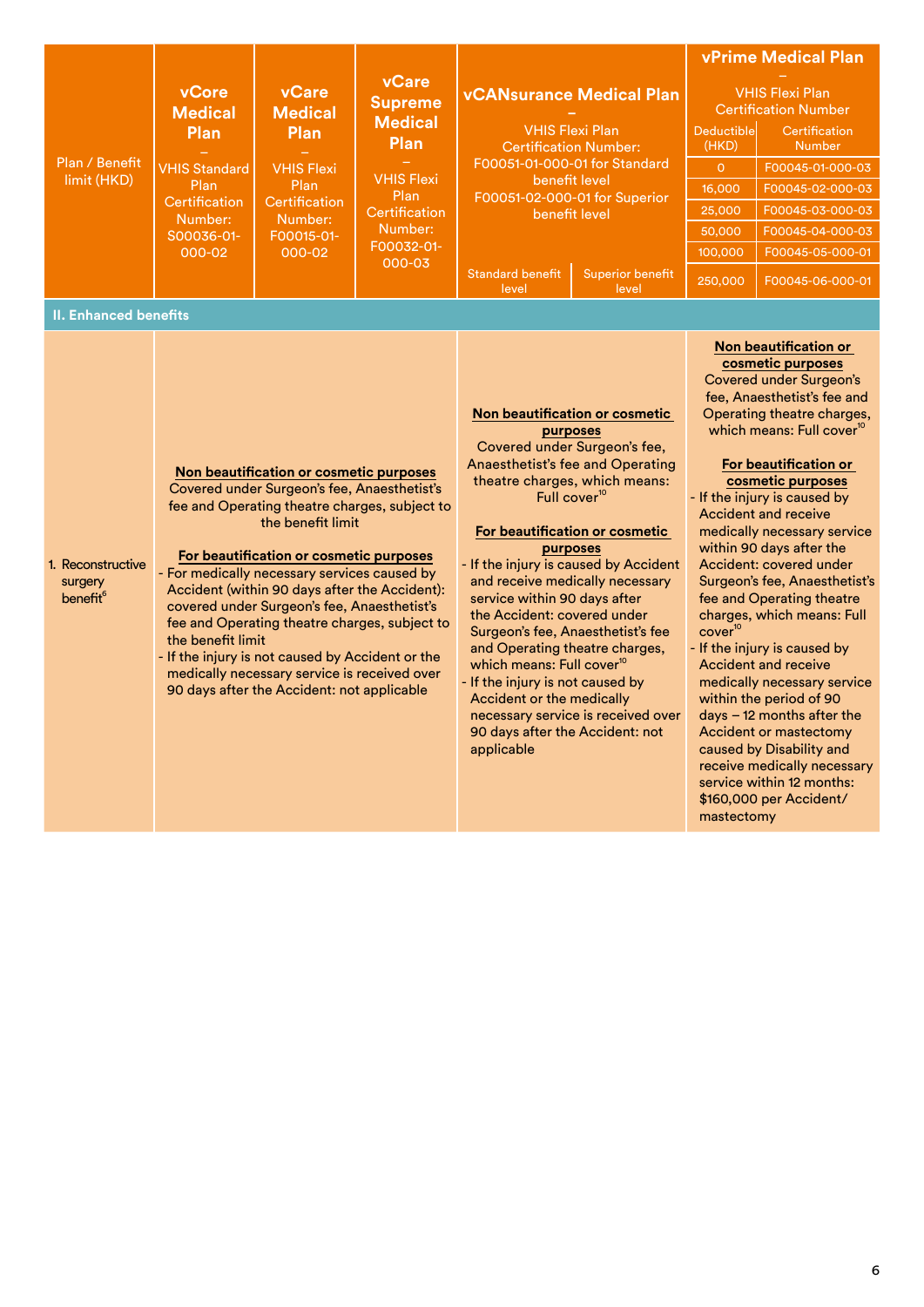|                                                                                                                                                                                                                                                 |                                                                                                                     |                                                                                                                                                                                                                                                                                                                                                                                                               |                                                                                                                                                                                                                                                                                                                                                                   |                                                                                                                                                                                                                                                                       |                                                                                                                                                                                                                                                                                                                                                                                                                                                                                                                                                                                                                                        |                                                                                                                                                                                                                                                                                                                                   | <b>vPrime Medical Plan</b>                                                                                                                                                                                                                                                                                                                                                                                                                                                                                                                                                                                                                                                                               |  |
|-------------------------------------------------------------------------------------------------------------------------------------------------------------------------------------------------------------------------------------------------|---------------------------------------------------------------------------------------------------------------------|---------------------------------------------------------------------------------------------------------------------------------------------------------------------------------------------------------------------------------------------------------------------------------------------------------------------------------------------------------------------------------------------------------------|-------------------------------------------------------------------------------------------------------------------------------------------------------------------------------------------------------------------------------------------------------------------------------------------------------------------------------------------------------------------|-----------------------------------------------------------------------------------------------------------------------------------------------------------------------------------------------------------------------------------------------------------------------|----------------------------------------------------------------------------------------------------------------------------------------------------------------------------------------------------------------------------------------------------------------------------------------------------------------------------------------------------------------------------------------------------------------------------------------------------------------------------------------------------------------------------------------------------------------------------------------------------------------------------------------|-----------------------------------------------------------------------------------------------------------------------------------------------------------------------------------------------------------------------------------------------------------------------------------------------------------------------------------|----------------------------------------------------------------------------------------------------------------------------------------------------------------------------------------------------------------------------------------------------------------------------------------------------------------------------------------------------------------------------------------------------------------------------------------------------------------------------------------------------------------------------------------------------------------------------------------------------------------------------------------------------------------------------------------------------------|--|
| Plan / Benefit<br>limit (HKD)                                                                                                                                                                                                                   | vCore<br><b>Medical</b><br>Plan<br><b>VHIS Standard</b><br>Plan<br>Certification<br>Number:<br>S00036-01-<br>000-02 | <b>vCare</b><br><b>Medical</b><br>Plan<br><b>VHIS Flexi</b><br>Plan<br>Certification<br>Number:<br>F00015-01-<br>000-02                                                                                                                                                                                                                                                                                       | vCare<br><b>Supreme</b><br><b>Medical</b><br>Plan<br><b>VHIS Flexi</b><br>Plan<br>Certification<br>Number:<br>F00032-01-<br>000-03                                                                                                                                                                                                                                | <b>vCANsurance Medical Plan</b><br><b>VHIS Flexi Plan</b><br><b>Certification Number:</b><br>F00051-01-000-01 for Standard<br>benefit level<br>F00051-02-000-01 for Superior<br>benefit level<br><b>Standard benefit</b><br><b>Superior benefit</b><br>level<br>level |                                                                                                                                                                                                                                                                                                                                                                                                                                                                                                                                                                                                                                        | Deductible<br>(HKD)<br>$\overline{O}$<br>16,000<br>25,000<br>50,000<br>100,000<br>250,000                                                                                                                                                                                                                                         | <b>VHIS Flexi Plan</b><br><b>Certification Number</b><br>Certification<br><b>Number</b><br>F00045-01-000-03<br>F00045-02-000-03<br>F00045-03-000-03<br>F00045-04-000-03<br>F00045-05-000-01<br>F00045-06-000-01                                                                                                                                                                                                                                                                                                                                                                                                                                                                                          |  |
| 2. Medical<br>appliances<br>benefit for<br>reconstructive<br>surgery                                                                                                                                                                            | to the benefit limit                                                                                                | Non beautification or cosmetic purposes<br>Covered under miscellaneous charges, subject<br>to the benefit limit<br>For beautification or cosmetic purposes<br>- For medically necessary services caused by<br>Accident (within 90 days after the Accident):<br>- If the injury is not caused by Accident or the<br>medically necessary service is received over<br>90 days after the Accident: not applicable | covered under miscellaneous charges, subject                                                                                                                                                                                                                                                                                                                      | applicable                                                                                                                                                                                                                                                            | Non beautification or cosmetic<br>purposes<br><b>Covered under miscellaneous</b><br>charges, subject to the benefit<br>limit, which means Full cover <sup>10</sup><br>For beautification or cosmetic<br><b>Accident and receive</b><br>purposes<br>- If the injury is caused by Accident<br>and receive medically necessary<br>service within 90 days after<br>the Accident: covered under<br>miscellaneous charges, which<br>means: Full cover <sup>10</sup><br><b>Accident and receive</b><br>- If the injury is not caused by<br>Accident or the medically<br>necessary service is received over<br>90 days after the Accident: not |                                                                                                                                                                                                                                                                                                                                   | Non beautification or<br>cosmetic purposes<br>Covered under miscellaneous<br>charges, subject to the<br>benefit limit, which means<br>Full cover <sup>10</sup><br>For beautification or<br>cosmetic purposes<br>- If the injury is caused by<br>medically necessary service<br>within 90 days after the<br>Accident: covered under<br>miscellaneous charges,<br>which means: Full cover <sup>10</sup><br>- If the injury is caused by<br>medically necessary service<br>within the period of 90<br>$days - 12$ months after the<br><b>Accident or mastectomy</b><br>caused by Disability and<br>receive medically necessary<br>service within 12 months:<br>\$96,000 each item per<br><b>Policy Year</b> |  |
| 3. Donor's<br>benefit                                                                                                                                                                                                                           |                                                                                                                     |                                                                                                                                                                                                                                                                                                                                                                                                               | Not applicable                                                                                                                                                                                                                                                                                                                                                    |                                                                                                                                                                                                                                                                       |                                                                                                                                                                                                                                                                                                                                                                                                                                                                                                                                                                                                                                        | 30% of total transplantation cost<br>(For transplantation of heart, kidney,<br>liver, lung or bone marrow)                                                                                                                                                                                                                        |                                                                                                                                                                                                                                                                                                                                                                                                                                                                                                                                                                                                                                                                                                          |  |
| 4. Emergency<br>outpatient<br>accidental<br>treatment                                                                                                                                                                                           |                                                                                                                     | Not applicable                                                                                                                                                                                                                                                                                                                                                                                                | \$5,000 per<br><b>Policy Year</b>                                                                                                                                                                                                                                                                                                                                 |                                                                                                                                                                                                                                                                       | Full cover <sup>10</sup>                                                                                                                                                                                                                                                                                                                                                                                                                                                                                                                                                                                                               |                                                                                                                                                                                                                                                                                                                                   |                                                                                                                                                                                                                                                                                                                                                                                                                                                                                                                                                                                                                                                                                                          |  |
| 5. Kidney<br>dialysis <sup>6</sup><br>(applicable<br>to vCare<br>Supreme<br><b>Medical Plan)</b><br>/ Outpatient<br>Kidney<br>Dialysis <sup>6</sup><br>(applicable to<br>vCANsurance<br><b>Medical Plan</b><br>/ vPrime<br><b>Medical Plan)</b> | Covered under miscellaneous<br>charges and only applicable to<br>eligible expenses incurred in                      | hospital confinement, subject<br>to the benefit limit                                                                                                                                                                                                                                                                                                                                                         | \$200,000 per<br><b>Policy Year</b><br>(Include the<br><b>Medical Services</b><br>or treatments<br>received during<br>Confinement<br>(when exceeding<br>the limit of<br>miscellaneous<br>charges) or at a<br>clinic, day case<br>procedure centre<br>or Hospital (non-<br>Confinement),<br>and rental cost of<br>a kidney dialysis<br>machine for use at<br>home) |                                                                                                                                                                                                                                                                       | Full cover <sup>10</sup>                                                                                                                                                                                                                                                                                                                                                                                                                                                                                                                                                                                                               | (Only include the Medical Services or treatments received during<br>Confinement or at a clinic, day case procedure centre or Hospital<br>(non-Confinement), and rental cost of a kidney dialysis machine<br>for use at home as kidney dialysis charges is fully reimbursed<br>under the miscellaneous charges during confinement) |                                                                                                                                                                                                                                                                                                                                                                                                                                                                                                                                                                                                                                                                                                          |  |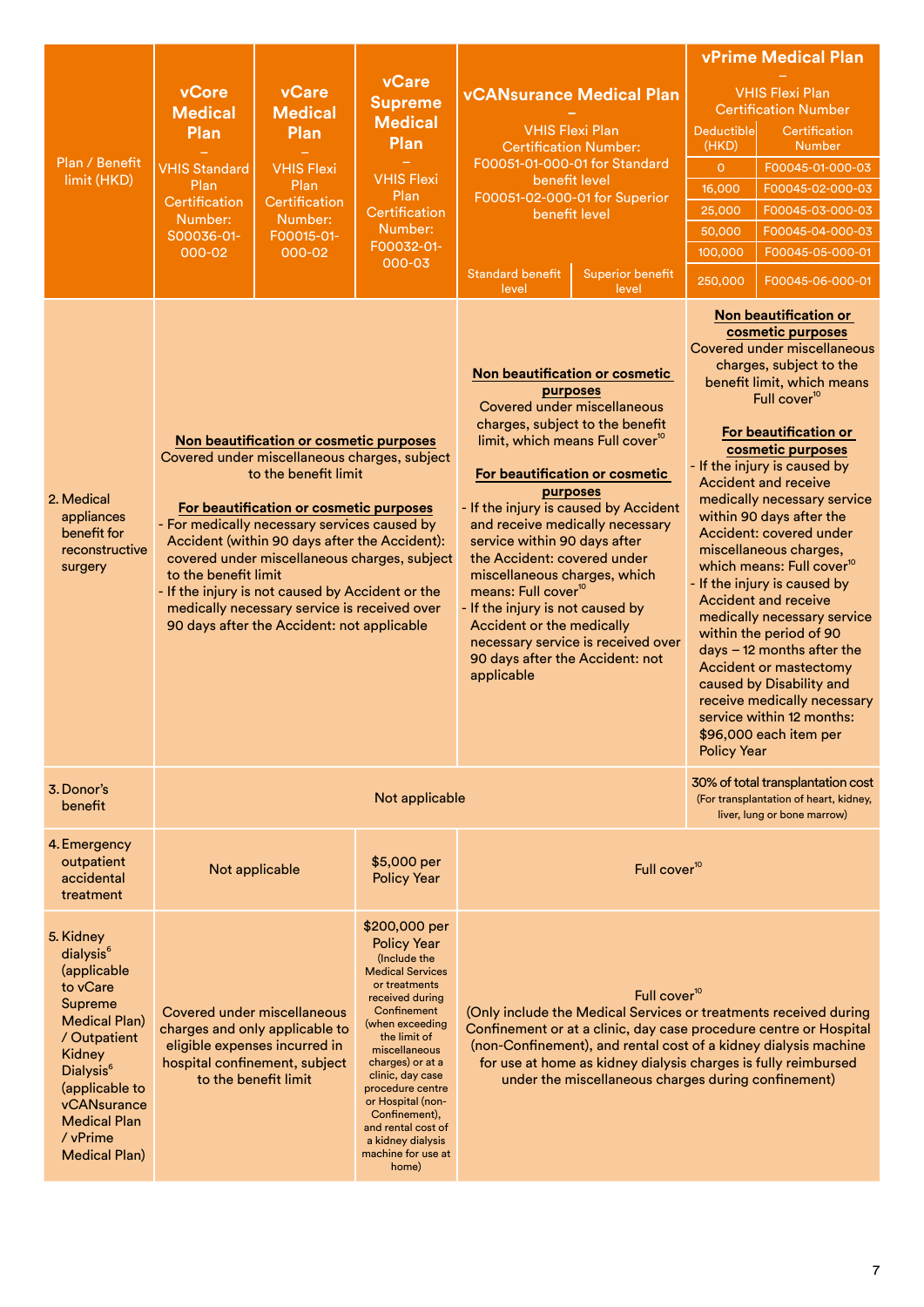|                                                          |                                                              |                                                            |                                                          |                                                                                                                                                                                                                     |                                                                   |                                                                                                                                                                                                                                                             | <b>vPrime Medical Plan</b>                                                                                                                                                                                                                                                                                                                                        |
|----------------------------------------------------------|--------------------------------------------------------------|------------------------------------------------------------|----------------------------------------------------------|---------------------------------------------------------------------------------------------------------------------------------------------------------------------------------------------------------------------|-------------------------------------------------------------------|-------------------------------------------------------------------------------------------------------------------------------------------------------------------------------------------------------------------------------------------------------------|-------------------------------------------------------------------------------------------------------------------------------------------------------------------------------------------------------------------------------------------------------------------------------------------------------------------------------------------------------------------|
|                                                          | vCore<br><b>Medical</b><br>Plan                              | <b>vCare</b><br><b>Medical</b><br>Plan                     | <b>vCare</b><br><b>Supreme</b><br><b>Medical</b>         | <b>VHIS Flexi Plan</b>                                                                                                                                                                                              | <b>vCANsurance Medical Plan</b>                                   | <b>Deductible</b>                                                                                                                                                                                                                                           | <b>VHIS Flexi Plan</b><br><b>Certification Number</b><br>Certification                                                                                                                                                                                                                                                                                            |
|                                                          |                                                              |                                                            | Plan                                                     | <b>Certification Number:</b>                                                                                                                                                                                        |                                                                   | (HKD)                                                                                                                                                                                                                                                       | Number                                                                                                                                                                                                                                                                                                                                                            |
| Plan / Benefit<br>limit (HKD)                            | <b>VHIS Standard</b>                                         | <b>VHIS Flexi</b>                                          | <b>VHIS Flexi</b>                                        | F00051-01-000-01 for Standard                                                                                                                                                                                       |                                                                   | $\mathsf O$                                                                                                                                                                                                                                                 | F00045-01-000-03                                                                                                                                                                                                                                                                                                                                                  |
|                                                          | Plan<br>Certification                                        | Plan<br>Certification                                      | Plan                                                     | benefit level<br>F00051-02-000-01 for Superior                                                                                                                                                                      |                                                                   | 16,000                                                                                                                                                                                                                                                      | F00045-02-000-03                                                                                                                                                                                                                                                                                                                                                  |
|                                                          | Number:                                                      | Number:                                                    | 25,000<br>Certification<br>benefit level                 |                                                                                                                                                                                                                     |                                                                   | F00045-03-000-03                                                                                                                                                                                                                                            |                                                                                                                                                                                                                                                                                                                                                                   |
|                                                          | S00036-01-                                                   | F00015-01-                                                 | Number:<br>F00032-01-                                    |                                                                                                                                                                                                                     |                                                                   | 50,000                                                                                                                                                                                                                                                      | F00045-04-000-03                                                                                                                                                                                                                                                                                                                                                  |
|                                                          | 000-02                                                       | 000-02                                                     | 000-03                                                   |                                                                                                                                                                                                                     |                                                                   | 100,000                                                                                                                                                                                                                                                     | F00045-05-000-01                                                                                                                                                                                                                                                                                                                                                  |
|                                                          |                                                              |                                                            |                                                          | <b>Standard benefit</b><br>level                                                                                                                                                                                    | <b>Superior benefit</b><br>level                                  | 250,000                                                                                                                                                                                                                                                     | F00045-06-000-01                                                                                                                                                                                                                                                                                                                                                  |
| 6. Rehabilitation<br>treatment <sup>6</sup>              |                                                              | Not applicable                                             | \$10,000 per<br><b>Policy Year</b>                       | \$10,000 per<br>Disability <sup>4</sup> per<br><b>Policy Year</b>                                                                                                                                                   | \$30,000 per<br>Disability <sup>4</sup> per<br><b>Policy Year</b> |                                                                                                                                                                                                                                                             | \$100,000 per Policy Year                                                                                                                                                                                                                                                                                                                                         |
| 7. Stroke<br>rehabilitation<br>treatment                 |                                                              |                                                            |                                                          | No specific coverage for stroke rehabilitation treatment                                                                                                                                                            |                                                                   |                                                                                                                                                                                                                                                             | Applicable                                                                                                                                                                                                                                                                                                                                                        |
| (a) Home facility<br>enhancement<br>benefit <sup>6</sup> |                                                              |                                                            | Not applicable                                           |                                                                                                                                                                                                                     |                                                                   |                                                                                                                                                                                                                                                             | \$80,000 per Incident                                                                                                                                                                                                                                                                                                                                             |
| (b) Stroke<br>ancillary<br>benefit <sup>6</sup>          | Covered under Pre- and post-<br><b>Confinement/ Day Case</b> | Procedure outpatient care,<br>subject to the benefit limit |                                                          | Covered under Pre- and post-Confinement/ Day<br>Case Procedure outpatient care, Post-Confinement/<br>Day Case Procedure Chinese medicine treatment<br>and Rehabilitation treatment, subject to the benefit<br>limit |                                                                   |                                                                                                                                                                                                                                                             | Covered the expenses exceed<br>the benefit limit of Pre- and<br>post-Confinement/Day Case<br>Procedure outpatient care,<br>Post-Confinement/ Day Case<br><b>Procedure Chinese medicine</b><br>treatment and Rehabilitation<br>treatment, \$1,000 per visit<br>(Maximum 30 visits per Policy<br>Year, subject to 1 visit per day,<br>up to \$100,000 per Incident) |
| (c) Disability<br>subsidy<br>benefit                     |                                                              |                                                            | Not applicable                                           |                                                                                                                                                                                                                     |                                                                   |                                                                                                                                                                                                                                                             | \$10,000 per month<br>(Maximum 24 months per<br>Incident)                                                                                                                                                                                                                                                                                                         |
| 8. Hospice care                                          |                                                              | Not applicable                                             | \$10,000 per<br><b>Policy Year</b>                       | Not applicable                                                                                                                                                                                                      |                                                                   |                                                                                                                                                                                                                                                             | \$100,000 per Policy Year                                                                                                                                                                                                                                                                                                                                         |
| 9. Private nurse's<br>fee <sup>6</sup>                   |                                                              | Not applicable                                             |                                                          | Full cover <sup>10</sup><br>(Maximum 30 days per Disability <sup>4</sup><br>Policy Year, subject to services<br>provided by 1 Registered Nurse per<br>day)                                                          |                                                                   | Full cover <sup>10</sup><br>(Maximum 30 days per Policy<br>Year, subject to services<br>provided by 1 Registered<br>Nurse per day)                                                                                                                          |                                                                                                                                                                                                                                                                                                                                                                   |
| 10. Post-<br>Confinement<br>home nursing <sup>6</sup>    |                                                              | Not applicable                                             | \$800 per day<br>(Maximum 30<br>days per Policy<br>Year) | Full cover <sup>10</sup><br>(Maximum 30 days per Disability <sup>4</sup><br>Policy Year, subject to services<br>provided by 1 Registered Nurse per<br>day)                                                          |                                                                   | Full cover <sup>10</sup><br>(Maximum 196 days per<br>Policy Year, within 196<br>days after discharge from<br><b>Hospital following surgery</b><br>or admission to Intensive<br>Care Unit, subject to services<br>provided by 1 Registered<br>Nurse per day) |                                                                                                                                                                                                                                                                                                                                                                   |
| 11. Companion<br>bed                                     |                                                              | Not applicable                                             | \$500 per day<br>(Maximum 30<br>days per Policy<br>Year) |                                                                                                                                                                                                                     | Full cover <sup>10</sup>                                          |                                                                                                                                                                                                                                                             |                                                                                                                                                                                                                                                                                                                                                                   |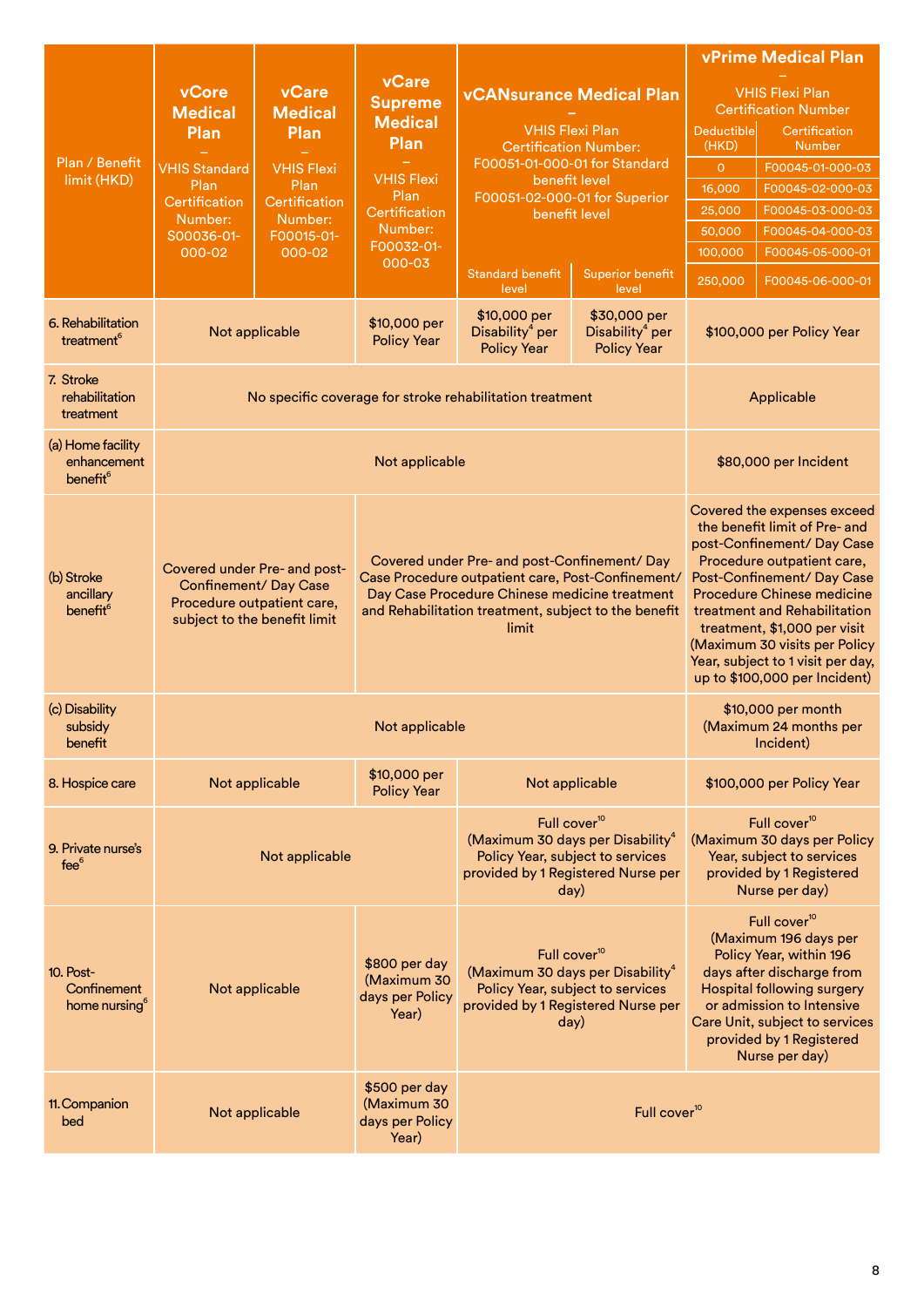| Plan / Benefit<br>limit (HKD)                                                                 | vCore<br><b>Medical</b><br>Plan<br><b>VHIS Standard</b><br>Plan<br>Certification<br>Number:<br>S00036-01-<br>000-02 | <b>vCare</b><br><b>Medical</b><br>Plan<br><b>VHIS Flexi</b><br>Plan<br>Certification<br>Number:<br>F00015-01-<br>000-02 | <b>vCare</b><br><b>Supreme</b><br><b>Medical</b><br>Plan<br><b>VHIS Flexi</b><br>Plan<br>Certification<br>Number:<br>F00032-01-<br>000-03                                                                                                                                                                                                                                                                                                                                                 | <b>vCANsurance Medical Plan</b><br><b>VHIS Flexi Plan</b><br><b>Certification Number:</b><br>F00051-01-000-01 for Standard<br>benefit level<br>F00051-02-000-01 for Superior<br>benefit level<br><b>Standard benefit</b><br><b>Superior benefit</b><br>level<br>level |                                                                                                                                                                                                                                         | Deductible<br>(HKD)<br>$\circ$<br>16,000<br>25,000<br>50,000<br>100,000<br>250,000 | <b>vPrime Medical Plan</b><br><b>VHIS Flexi Plan</b><br><b>Certification Number</b><br>Certification<br>Number<br>F00045-01-000-03<br>F00045-02-000-03<br>F00045-03-000-03<br>F00045-04-000-03<br>F00045-05-000-01<br>F00045-06-000-01             |
|-----------------------------------------------------------------------------------------------|---------------------------------------------------------------------------------------------------------------------|-------------------------------------------------------------------------------------------------------------------------|-------------------------------------------------------------------------------------------------------------------------------------------------------------------------------------------------------------------------------------------------------------------------------------------------------------------------------------------------------------------------------------------------------------------------------------------------------------------------------------------|-----------------------------------------------------------------------------------------------------------------------------------------------------------------------------------------------------------------------------------------------------------------------|-----------------------------------------------------------------------------------------------------------------------------------------------------------------------------------------------------------------------------------------|------------------------------------------------------------------------------------|----------------------------------------------------------------------------------------------------------------------------------------------------------------------------------------------------------------------------------------------------|
| <b>12. Post-</b><br>Confinement/<br>Day Case<br>Procedure<br>Chinese<br>medicine<br>treatment |                                                                                                                     | Not applicable                                                                                                          | \$580 per visit,<br>\$6,000 per<br><b>Policy Year</b><br>- 6 follow-up<br>outpatient<br>visits per<br>Confinement/<br>Day Case<br>Procedure<br>within 90<br>days after<br>discharge<br>from<br>Hospital or<br>completion<br>of Day Case<br>Procedure<br>The maximum<br>benefit<br>amount per<br><b>Policy Year</b><br>and 6 follow-<br>up outpatient<br>visits per<br>Confinement/<br>Day Case<br>Procedure<br>shall be shared<br>with benefit<br>item (k) of I.<br><b>Basic benefits</b> |                                                                                                                                                                                                                                                                       | \$600 per visit<br>- Maximum 10 follow-up outpatient<br>visits per Confinement/Day<br>Case Procedure within 90 days<br>after discharge from Hospital<br>or completion of Day Case<br>Procedure, 1 follow-up outpatient<br>visit per day |                                                                                    | \$600 per visit<br>- Maximum 15 follow-<br>up outpatient visits per<br><b>Confinement/Day Case</b><br>Procedure within 90 days<br>after discharge from Hospital<br>or completion of Day Case<br>Procedure, 1 follow-up<br>outpatient visit per day |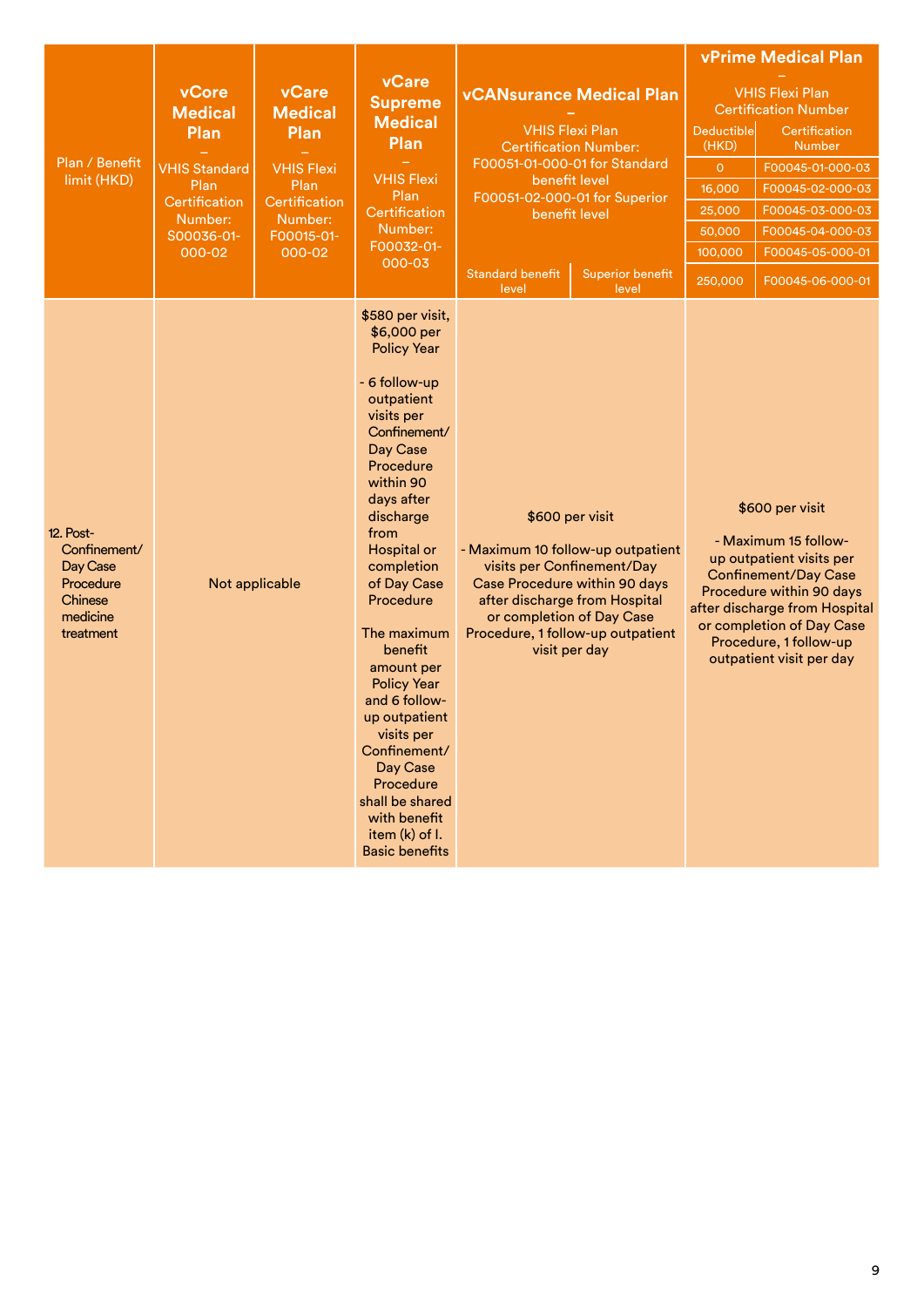|                                                                                                                                                        |                                                                                                                                      |                                                                                                                         |                                                                                                                                                                                                                                                                                                                                                                                                                                                                                                                                                                                                                                                                                                                                                                                                                                                                                                                                                                                                                                                                                                                                                                                                                                                                           |                                                                                                                                                                                                                                                                                                                                                                                                                                                                                                                                                                                                                                                                                                     |                                                                                                                                                                                                                                                                                                                                                                                                                                                                                                                                                                                         |                                                                                           | <b>vPrime Medical Plan</b>                                                                                                                                                                                      |
|--------------------------------------------------------------------------------------------------------------------------------------------------------|--------------------------------------------------------------------------------------------------------------------------------------|-------------------------------------------------------------------------------------------------------------------------|---------------------------------------------------------------------------------------------------------------------------------------------------------------------------------------------------------------------------------------------------------------------------------------------------------------------------------------------------------------------------------------------------------------------------------------------------------------------------------------------------------------------------------------------------------------------------------------------------------------------------------------------------------------------------------------------------------------------------------------------------------------------------------------------------------------------------------------------------------------------------------------------------------------------------------------------------------------------------------------------------------------------------------------------------------------------------------------------------------------------------------------------------------------------------------------------------------------------------------------------------------------------------|-----------------------------------------------------------------------------------------------------------------------------------------------------------------------------------------------------------------------------------------------------------------------------------------------------------------------------------------------------------------------------------------------------------------------------------------------------------------------------------------------------------------------------------------------------------------------------------------------------------------------------------------------------------------------------------------------------|-----------------------------------------------------------------------------------------------------------------------------------------------------------------------------------------------------------------------------------------------------------------------------------------------------------------------------------------------------------------------------------------------------------------------------------------------------------------------------------------------------------------------------------------------------------------------------------------|-------------------------------------------------------------------------------------------|-----------------------------------------------------------------------------------------------------------------------------------------------------------------------------------------------------------------|
| Plan / Benefit<br>limit (HKD)                                                                                                                          | <b>vCore</b><br><b>Medical</b><br>Plan<br><b>VHIS</b><br><b>Standard</b><br>Plan<br>Certification<br>Number:<br>S00036-01-<br>000-02 | <b>vCare</b><br><b>Medical</b><br>Plan<br><b>VHIS Flexi</b><br>Plan<br>Certification<br>Number:<br>F00015-01-<br>000-02 | <b>vCare Supreme</b><br><b>Medical Plan</b><br><b>VHIS Flexi Plan</b><br><b>Certification Number:</b><br>F00032-01-000-03                                                                                                                                                                                                                                                                                                                                                                                                                                                                                                                                                                                                                                                                                                                                                                                                                                                                                                                                                                                                                                                                                                                                                 | <b>Standard</b>                                                                                                                                                                                                                                                                                                                                                                                                                                                                                                                                                                                                                                                                                     | <b>vCANsurance Medical</b><br>Plan<br><b>VHIS Flexi Plan</b><br><b>Certification Number:</b><br>F00051-01-000-01 for<br><b>Standard benefit level</b><br>F00051-02-000-01 for<br><b>Superior benefit level</b><br>Superior                                                                                                                                                                                                                                                                                                                                                              | Deductible<br>(HKD)<br>$\overline{O}$<br>16,000<br>25,000<br>50,000<br>100,000<br>250,000 | <b>VHIS Flexi Plan</b><br><b>Certification Number</b><br>Certification<br><b>Number</b><br>F00045-01-000-03<br>F00045-02-000-03<br>F00045-03-000-03<br>F00045-04-000-03<br>F00045-05-000-01<br>F00045-06-000-01 |
| 13. Additional<br>benefit <sup>15</sup> for<br>Prescribed<br>Non-surgical<br>Cancer<br>Treatments <sup>13</sup><br>and kidney<br>dialysis <sup>6</sup> |                                                                                                                                      | Not applicable                                                                                                          | - Eligible Expenses in<br>excess of the amounts<br>payable under benefit<br>items (j) of I. Basic<br>benefit and (B) of II.<br><b>Enhanced benefits</b><br>- Maximum benefit limit<br>per Policy Year: \$50,000<br>per Policy Year<br><b>Payment order of Eligible</b><br><b>Expenses payable for</b><br><b>Prescribed Non-surgical</b><br><b>Cancer Treatments</b><br>(1) Benefit item (j)<br><b>Prescribed Non-surgical</b><br><b>Cancer Treatments of I.</b><br><b>Basic benefits</b><br>(2) This additional benefit<br>for Prescribed Non-<br>surgical Cancer<br><b>Treatments and kidney</b><br>dialysis<br>(3) Benefit item 14<br>supplementary major<br>medical benefit of II.<br><b>Enhanced benefits</b><br><b>Payment order of Eligible</b><br><b>Expenses payable for</b><br>kidney dialysis<br>(1) Benefit item (b)<br>miscellaneous charges<br>of I. Basic benefits<br>(applicable to Eligible<br><b>Expenses incurred</b><br>during Confinement<br>only)<br>(2) Benefit item 5 kidney<br>dialysis of II. Enhanced<br>benefits<br>(3) This additional benefit<br>for Prescribed Non-<br>surgical Cancer<br><b>Treatments and kidney</b><br>dialysis; and<br>(4) Benefit item 14<br>supplementary major<br>medical benefit of II.<br><b>Enhanced benefits</b> | benefit level<br>- Eligible Expenses in excess<br>of the amounts payable<br>under benefit items (b)<br>(applicable to Eligible<br><b>Expenses for kidney</b><br>dialysis incurred during<br><b>Enhanced benefits</b><br>(1) Benefit item (j) Prescribed<br><b>Non-surgical Cancer</b><br><b>Treatments of I. Basic</b><br>benefits<br>(2) This additional benefit for<br>kidney dialysis<br>(1) Benefit item (b)<br>miscellaneous charges<br>of I. Basic benefits<br>(applicable to Eligible<br>Confinement only)<br>kidney dialysis of II.<br><b>Enhanced benefits</b><br>(3) This additional benefit for<br>kidney dialysis<br>\$350,000 per<br>Disability <sup>4</sup> per<br><b>Policy Year</b> | benefit level<br>Confinement only) and (j) of<br>I. Basic benefit and (B) of II.<br><b>Payment order of Eligible</b><br><b>Expenses payable for</b><br><b>Prescribed Non-surgical</b><br><b>Cancer Treatments</b><br><b>Prescribed Non-surgical</b><br><b>Cancer Treatments and</b><br><b>Payment order of Eligible</b><br><b>Expenses payable for kidney</b><br>dialysis<br><b>Expenses incurred during</b><br>(2) Benefit item (B) Outpatient<br><b>Prescribed Non-surgical</b><br><b>Cancer Treatments and</b><br>\$500,000 per<br>Disability <sup>4</sup> per<br><b>Policy Year</b> |                                                                                           | Not applicable                                                                                                                                                                                                  |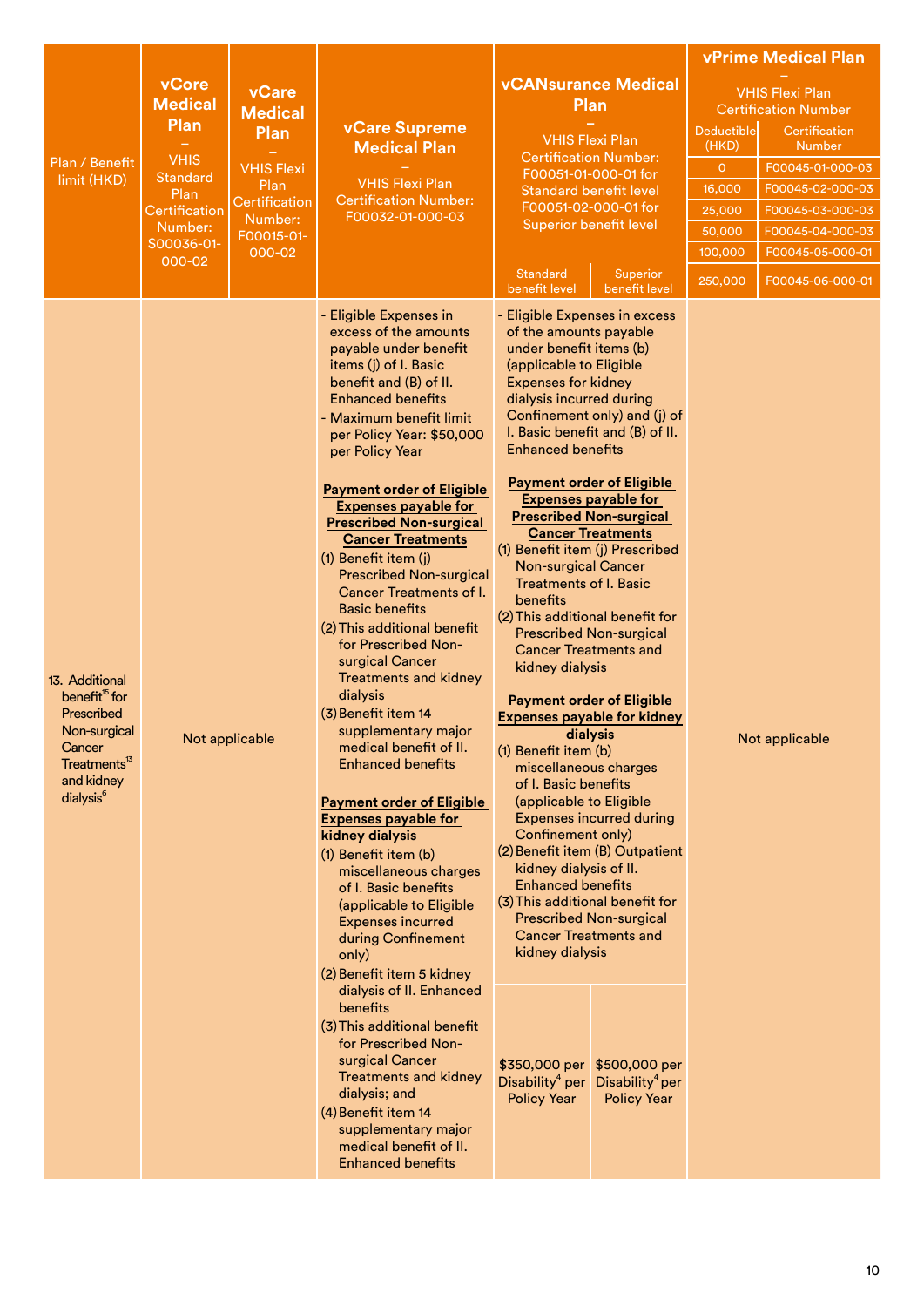|                                                                   |                                |                               |                                                                                                                                                                                  |                                                                                                                                                                                                                                                                                                                                                                                                                                                                                                                                                                                                                                                                                                                                                                                                                                                                                                                                                                                                                                                                                                                                                                                                                                                                                                                                                                                                                                                                                                                                                                                                                                                                                                                                                                                                    |                                                             |                                           |                           |                                      | <b>vPrime Medical Plan</b>                   |
|-------------------------------------------------------------------|--------------------------------|-------------------------------|----------------------------------------------------------------------------------------------------------------------------------------------------------------------------------|----------------------------------------------------------------------------------------------------------------------------------------------------------------------------------------------------------------------------------------------------------------------------------------------------------------------------------------------------------------------------------------------------------------------------------------------------------------------------------------------------------------------------------------------------------------------------------------------------------------------------------------------------------------------------------------------------------------------------------------------------------------------------------------------------------------------------------------------------------------------------------------------------------------------------------------------------------------------------------------------------------------------------------------------------------------------------------------------------------------------------------------------------------------------------------------------------------------------------------------------------------------------------------------------------------------------------------------------------------------------------------------------------------------------------------------------------------------------------------------------------------------------------------------------------------------------------------------------------------------------------------------------------------------------------------------------------------------------------------------------------------------------------------------------------|-------------------------------------------------------------|-------------------------------------------|---------------------------|--------------------------------------|----------------------------------------------|
|                                                                   | <b>vCore</b><br><b>Medical</b> | vCare                         |                                                                                                                                                                                  |                                                                                                                                                                                                                                                                                                                                                                                                                                                                                                                                                                                                                                                                                                                                                                                                                                                                                                                                                                                                                                                                                                                                                                                                                                                                                                                                                                                                                                                                                                                                                                                                                                                                                                                                                                                                    |                                                             | <b>vCANsurance</b><br><b>Medical Plan</b> |                           |                                      | <b>VHIS Flexi Plan</b>                       |
|                                                                   | <b>Plan</b>                    | <b>Medical</b><br><b>Plan</b> |                                                                                                                                                                                  | <b>vCare Supreme</b>                                                                                                                                                                                                                                                                                                                                                                                                                                                                                                                                                                                                                                                                                                                                                                                                                                                                                                                                                                                                                                                                                                                                                                                                                                                                                                                                                                                                                                                                                                                                                                                                                                                                                                                                                                               |                                                             |                                           |                           | <b>Deductible</b>                    | <b>Certification Number</b><br>Certification |
|                                                                   | <b>VHIS</b>                    |                               | <b>Medical Plan</b>                                                                                                                                                              |                                                                                                                                                                                                                                                                                                                                                                                                                                                                                                                                                                                                                                                                                                                                                                                                                                                                                                                                                                                                                                                                                                                                                                                                                                                                                                                                                                                                                                                                                                                                                                                                                                                                                                                                                                                                    | <b>VHIS Flexi Plan</b><br><b>Certification Number:</b>      |                                           | (HKD)                     | <b>Number</b>                        |                                              |
| Plan / Benefit<br>limit (HKD)                                     | <b>Standard</b>                | <b>VHIS Flexi</b><br>Plan     |                                                                                                                                                                                  | <b>VHIS Flexi Plan</b>                                                                                                                                                                                                                                                                                                                                                                                                                                                                                                                                                                                                                                                                                                                                                                                                                                                                                                                                                                                                                                                                                                                                                                                                                                                                                                                                                                                                                                                                                                                                                                                                                                                                                                                                                                             |                                                             | F00051-01-000-01 for                      |                           | $\overline{O}$                       | F00045-01-000-03                             |
|                                                                   | Plan                           | Certification                 | <b>Certification Number:</b><br>F00032-01-000-03                                                                                                                                 |                                                                                                                                                                                                                                                                                                                                                                                                                                                                                                                                                                                                                                                                                                                                                                                                                                                                                                                                                                                                                                                                                                                                                                                                                                                                                                                                                                                                                                                                                                                                                                                                                                                                                                                                                                                                    | <b>Standard benefit level</b><br>F00051-02-000-01 for       |                                           | 16,000<br>25,000          | F00045-02-000-03<br>F00045-03-000-03 |                                              |
|                                                                   | Certification<br>Number:       | Number:                       |                                                                                                                                                                                  |                                                                                                                                                                                                                                                                                                                                                                                                                                                                                                                                                                                                                                                                                                                                                                                                                                                                                                                                                                                                                                                                                                                                                                                                                                                                                                                                                                                                                                                                                                                                                                                                                                                                                                                                                                                                    |                                                             | Superior benefit level                    |                           | 50.000                               | F00045-04-000-03                             |
|                                                                   | S00036-01-                     | F00015-01-<br>000-02          |                                                                                                                                                                                  |                                                                                                                                                                                                                                                                                                                                                                                                                                                                                                                                                                                                                                                                                                                                                                                                                                                                                                                                                                                                                                                                                                                                                                                                                                                                                                                                                                                                                                                                                                                                                                                                                                                                                                                                                                                                    |                                                             |                                           |                           | 100,000                              | F00045-05-000-01                             |
|                                                                   | 000-02                         |                               |                                                                                                                                                                                  |                                                                                                                                                                                                                                                                                                                                                                                                                                                                                                                                                                                                                                                                                                                                                                                                                                                                                                                                                                                                                                                                                                                                                                                                                                                                                                                                                                                                                                                                                                                                                                                                                                                                                                                                                                                                    |                                                             | <b>Standard</b><br>benefit level          | Superior<br>benefit level |                                      | 250,000   F00045-06-000-01                   |
| 14. Supplementary<br>major medical<br>benefit (SMM) <sup>14</sup> |                                | Not applicable                | benefits<br>benefit –<br>applicable)<br>Entitled<br>ward class<br>Standard<br>ward room <sup>8</sup><br>Standard<br>ward room <sup>8</sup><br>Standard<br>ward room <sup>8</sup> | - Eligible Expenses in excess<br>of any of the respective<br>benefit limit (including<br>excess over per surgery<br>limit, per day limit,<br>maximum number of days<br>per Policy Year or per Policy<br>Year benefit limit) under<br>benefit items (a) to (h) and<br>(j) of I. Basic benefits and<br>$5, 10$ and 13 of II. Enhanced<br>- Maximum benefit limit per<br>Disability <sup>4</sup> per Policy Year:<br>\$100,000 per Disability <sup>4</sup><br>per Policy Year<br>- Coinsurance: 15%<br><b>Entitled ward class</b><br>- Standard Ward Room <sup>8</sup><br>- If on any day of<br>Confinement, the Insured<br>Person is voluntarily<br>Confined in a ward class of<br><b>Hospital accommodation</b><br>higher than standard<br>ward room <sup>8</sup> , the ward<br>class adjustment factor<br>set below shall be applied<br>to the Eligible Expenses<br>payable under this benefit.<br>- This benefit shall be<br>payable according to the<br>following formula, subject<br>to the benefit limit of this<br>(excess Eligible Expenses<br>x (1-supplementary<br>major medical benefit<br>Coinsurance) x ward<br>class adjustment factor (if<br>Actual ward class<br>occupied by the<br>Insured Person during<br>Confinement<br>Standard semi-<br>private room <sup>®</sup><br>Standard private<br>room®<br>Above standard<br>private room <sup>8</sup><br>The ward class adjustment<br>factor shall not apply<br>under the following<br>circumstances:<br>- unavailability of<br>accommodation at the<br>specified ward class due to<br>ward or room shortage for<br>emergency treatment;<br>- isolation reasons that<br>require a specific class of<br>accommodation; or<br>- other reasons not involving<br>personal preference of the<br>Policy Holder and/or the<br>Insured Person. | Ward class<br>adjust-<br>ment factor<br>50%<br>25%<br>12.5% |                                           |                           | Not applicable                       |                                              |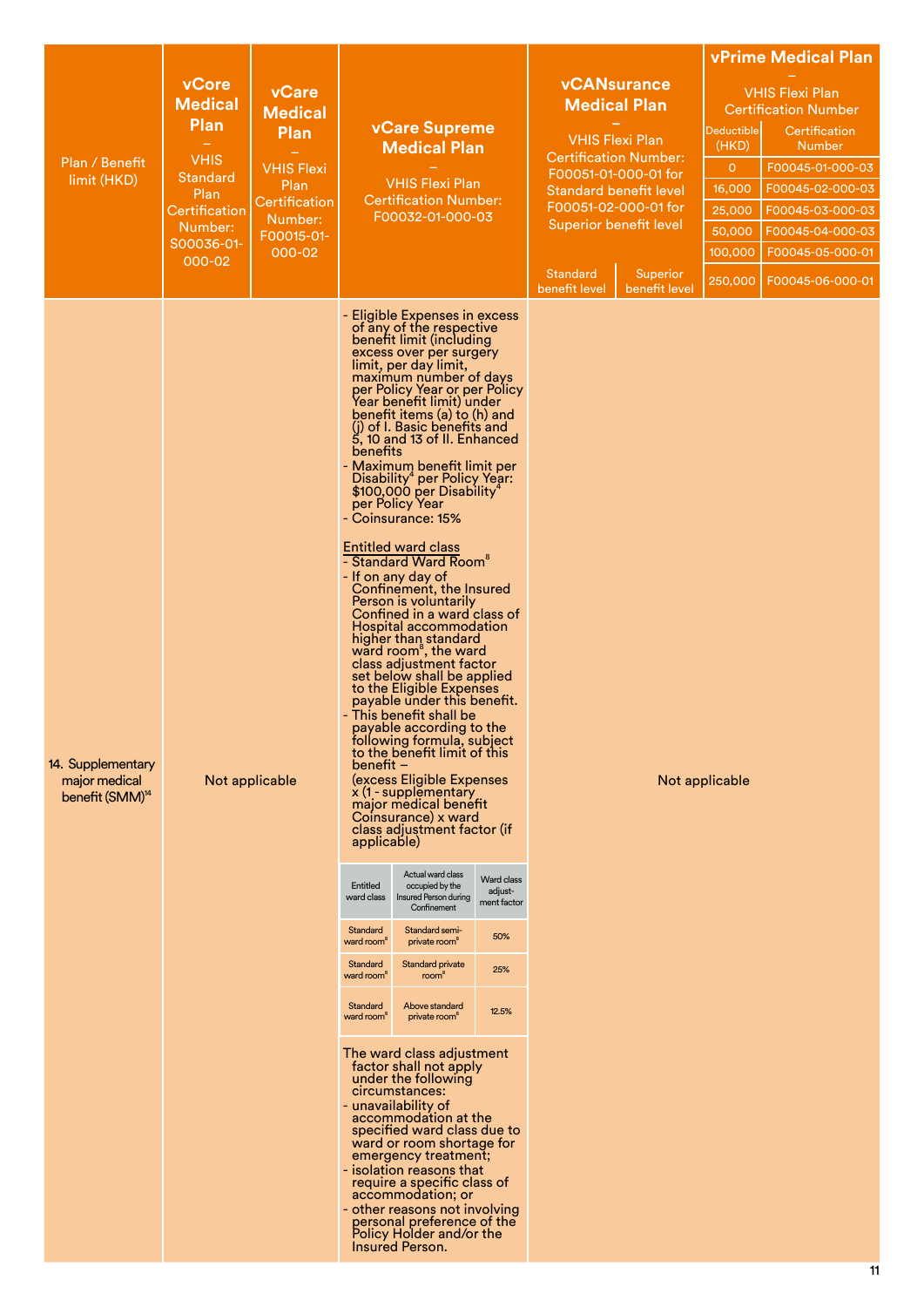|                                                                                                                                                             |                                                                                                                     |                                                                                                                                |                                                                                                                                           |                                                                                                                                                                                                                                                                       |                                                                                                           |                                                                                                                                                                                                                                                          | <b>vPrime Medical Plan</b>                                                                                                                                                                                                                                    |  |
|-------------------------------------------------------------------------------------------------------------------------------------------------------------|---------------------------------------------------------------------------------------------------------------------|--------------------------------------------------------------------------------------------------------------------------------|-------------------------------------------------------------------------------------------------------------------------------------------|-----------------------------------------------------------------------------------------------------------------------------------------------------------------------------------------------------------------------------------------------------------------------|-----------------------------------------------------------------------------------------------------------|----------------------------------------------------------------------------------------------------------------------------------------------------------------------------------------------------------------------------------------------------------|---------------------------------------------------------------------------------------------------------------------------------------------------------------------------------------------------------------------------------------------------------------|--|
| Plan / Benefit<br>limit (HKD)                                                                                                                               | vCore<br><b>Medical</b><br>Plan<br><b>VHIS Standard</b><br>Plan<br>Certification<br>Number:<br>S00036-01-<br>000-02 | <b>vCare</b><br><b>Medical</b><br><b>Plan</b><br><b>VHIS Flexi</b><br>Plan<br>Certification<br>Number:<br>F00015-01-<br>000-02 | <b>vCare</b><br><b>Supreme</b><br><b>Medical</b><br>Plan<br><b>VHIS Flexi</b><br>Plan<br>Certification<br>Number:<br>F00032-01-<br>000-03 | <b>vCANsurance Medical Plan</b><br><b>VHIS Flexi Plan</b><br><b>Certification Number:</b><br>F00051-01-000-01 for Standard<br>benefit level<br>F00051-02-000-01 for Superior<br>benefit level<br><b>Standard benefit</b><br><b>Superior benefit</b><br>level<br>level |                                                                                                           | <b>Deductible</b><br>(HKD)<br>$\overline{O}$<br>16,000<br>25,000<br>50,000<br>100,000<br>250,000                                                                                                                                                         | <b>VHIS Flexi Plan</b><br><b>Certification Number</b><br>Certification<br><b>Number</b><br>F00045-01-000-03<br>F00045-02-000-03<br>F00045-03-000-03<br>F00045-04-000-03<br>F00045-05-000-01<br>F00045-06-000-01                                               |  |
| III. Other benefits                                                                                                                                         |                                                                                                                     |                                                                                                                                |                                                                                                                                           |                                                                                                                                                                                                                                                                       |                                                                                                           |                                                                                                                                                                                                                                                          |                                                                                                                                                                                                                                                               |  |
| 1. Death benefit                                                                                                                                            | \$10,000                                                                                                            |                                                                                                                                | \$15,000                                                                                                                                  | \$20,000                                                                                                                                                                                                                                                              | \$30,000                                                                                                  |                                                                                                                                                                                                                                                          | \$40,000                                                                                                                                                                                                                                                      |  |
| 2. Accidental<br>death benefit                                                                                                                              | \$10,000                                                                                                            |                                                                                                                                | \$15,000                                                                                                                                  | \$20,000                                                                                                                                                                                                                                                              | \$30,000                                                                                                  |                                                                                                                                                                                                                                                          | \$40,000                                                                                                                                                                                                                                                      |  |
| 3. Emergency<br>outpatient<br>dental<br>treatment <sup>17</sup>                                                                                             | <b>Not</b><br>applicable                                                                                            |                                                                                                                                | \$20,000 per Policy Year                                                                                                                  |                                                                                                                                                                                                                                                                       | Full cover <sup>10</sup>                                                                                  |                                                                                                                                                                                                                                                          |                                                                                                                                                                                                                                                               |  |
| 4. Cash benefit<br>for Day Case<br>Procedure                                                                                                                | <b>Not</b><br>applicable                                                                                            | \$500 per procedure                                                                                                            |                                                                                                                                           |                                                                                                                                                                                                                                                                       | \$500 per procedure                                                                                       | For \$0 / \$16,000 / \$25,000 /<br>\$50,000 Deductible<br>\$1,600 per procedure<br>(Maximum 1 Day Case<br>Procedure per day)<br>For \$100,000 / \$250,000<br><b>Deductible</b><br>\$800 per procedure<br>(Maximum 1 Day Case<br>Procedure per day)       |                                                                                                                                                                                                                                                               |  |
| 5. Cash benefit<br>for top-up<br>subsidy <sup>18</sup>                                                                                                      | <b>Not</b><br>applicable                                                                                            |                                                                                                                                | \$500 per day of Confinement<br>(Maximum 60 days per Policy<br>Year)                                                                      |                                                                                                                                                                                                                                                                       | \$500 per day of Confinement<br>(Maximum 60 days per Disability <sup>4</sup><br>per Policy Year)          | For \$0 / \$16,000 / \$25,000 /<br>\$50,000 Deductible<br>\$800 per day of Confinement<br>(Maximum 60 days per Policy<br>Year)<br>For \$100,000 / \$250,000<br><b>Deductible</b><br>\$500 per day of Confinement<br>(Maximum 60 days per Policy<br>Year) |                                                                                                                                                                                                                                                               |  |
| 6. Cash benefit<br>for room<br>and board<br>Confinement<br>below<br>entitled<br>ward class<br>in a private<br><b>Hospital</b> in<br>Hong Kong <sup>19</sup> |                                                                                                                     |                                                                                                                                | Not applicable                                                                                                                            |                                                                                                                                                                                                                                                                       | \$800 per day of<br>Confinement<br>(Maximum<br>30 days per<br>Disability <sup>4</sup> per<br>Policy Year) |                                                                                                                                                                                                                                                          | For \$0 / \$16,000 / \$25,000 /<br>\$50,000 Deductible<br>\$1,600 per day of<br>Confinement<br>(Maximum 30 days per Policy<br>Year)<br>For \$100,000 / \$250,000<br><b>Deductible</b><br>\$800 per day of Confinement<br>(Maximum 30 days per Policy<br>Year) |  |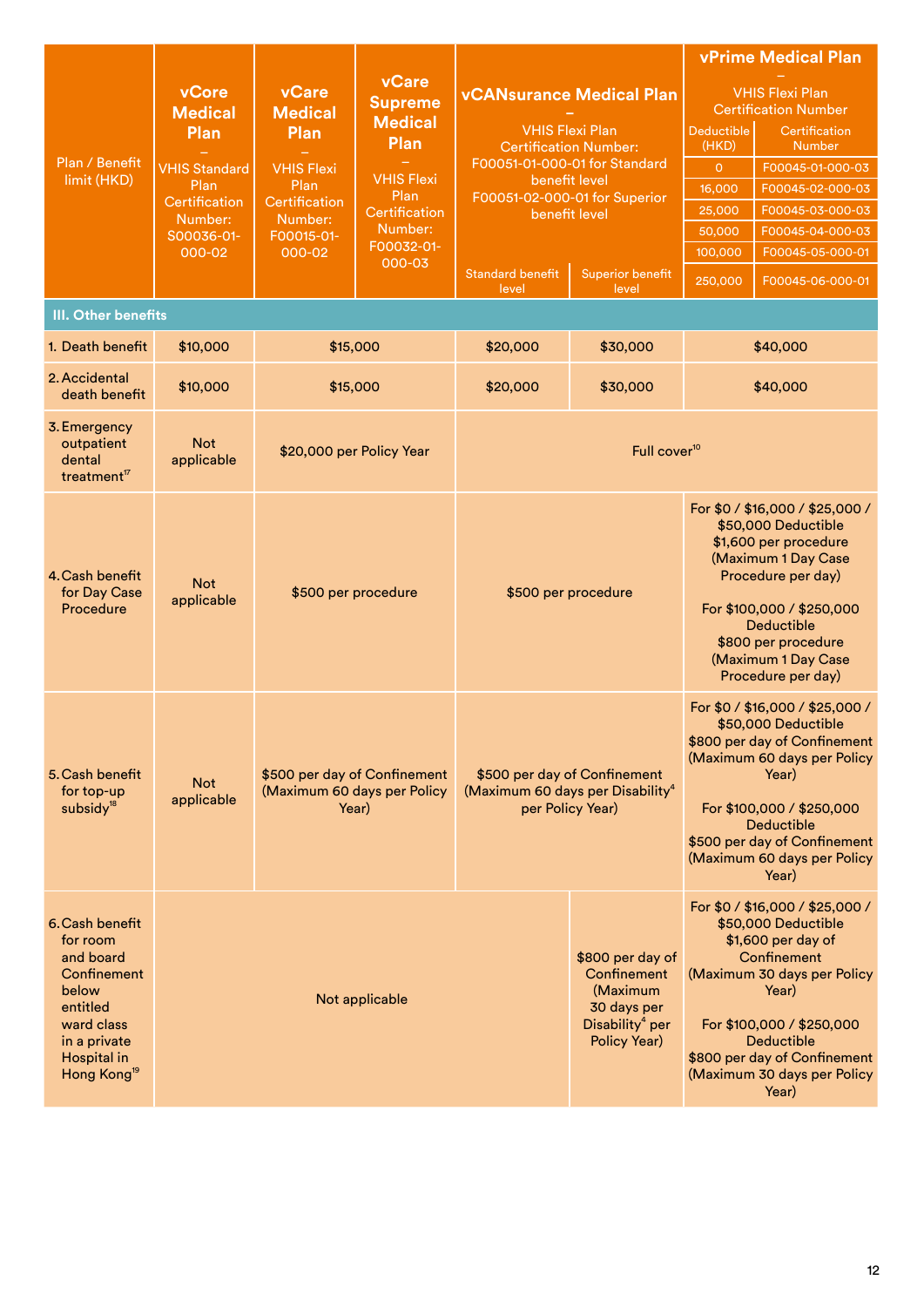|                                      |                                                                                                                                                                                                                                                                                                                                                                                                                                                                                                                                                                                                                                       | <b>vCore</b><br><b>Medical</b><br>Plan<br><b>VHIS Standard</b>                                                                                                                                                                                                                                                                                                        | vCare<br><b>Medical</b><br><b>Plan</b><br><b>VHIS Flexi</b><br>Plan | vCare<br><b>Supreme</b><br><b>Medical</b><br>Plan<br><b>VHIS Flexi</b><br>Plan<br>Certification<br>Number:<br>F00032-01-<br>000-03 |                                                                                           |                                                                                 |                                                       |                                | <b>vPrime Medical Plan</b> |  |
|--------------------------------------|---------------------------------------------------------------------------------------------------------------------------------------------------------------------------------------------------------------------------------------------------------------------------------------------------------------------------------------------------------------------------------------------------------------------------------------------------------------------------------------------------------------------------------------------------------------------------------------------------------------------------------------|-----------------------------------------------------------------------------------------------------------------------------------------------------------------------------------------------------------------------------------------------------------------------------------------------------------------------------------------------------------------------|---------------------------------------------------------------------|------------------------------------------------------------------------------------------------------------------------------------|-------------------------------------------------------------------------------------------|---------------------------------------------------------------------------------|-------------------------------------------------------|--------------------------------|----------------------------|--|
| Plan / Benefit<br>limit (HKD)        |                                                                                                                                                                                                                                                                                                                                                                                                                                                                                                                                                                                                                                       |                                                                                                                                                                                                                                                                                                                                                                       |                                                                     |                                                                                                                                    | <b>vCANsurance Medical Plan</b><br><b>VHIS Flexi Plan</b><br><b>Certification Number:</b> |                                                                                 | <b>VHIS Flexi Plan</b><br><b>Certification Number</b> |                                |                            |  |
|                                      |                                                                                                                                                                                                                                                                                                                                                                                                                                                                                                                                                                                                                                       |                                                                                                                                                                                                                                                                                                                                                                       |                                                                     |                                                                                                                                    |                                                                                           |                                                                                 | Deductible<br>(HKD)                                   | Certification<br><b>Number</b> |                            |  |
|                                      |                                                                                                                                                                                                                                                                                                                                                                                                                                                                                                                                                                                                                                       |                                                                                                                                                                                                                                                                                                                                                                       |                                                                     |                                                                                                                                    |                                                                                           | F00051-01-000-01 for Standard<br>benefit level<br>F00051-02-000-01 for Superior |                                                       | $\circ$                        | F00045-01-000-03           |  |
|                                      |                                                                                                                                                                                                                                                                                                                                                                                                                                                                                                                                                                                                                                       | Plan                                                                                                                                                                                                                                                                                                                                                                  |                                                                     |                                                                                                                                    |                                                                                           |                                                                                 |                                                       | 16,000                         | F00045-02-000-03           |  |
|                                      |                                                                                                                                                                                                                                                                                                                                                                                                                                                                                                                                                                                                                                       | Certification<br>Number:                                                                                                                                                                                                                                                                                                                                              | Certification<br>Number:                                            |                                                                                                                                    |                                                                                           | benefit level                                                                   |                                                       | 25,000                         | F00045-03-000-03           |  |
|                                      |                                                                                                                                                                                                                                                                                                                                                                                                                                                                                                                                                                                                                                       | S00036-01-                                                                                                                                                                                                                                                                                                                                                            | F00015-01-<br>000-02                                                |                                                                                                                                    |                                                                                           |                                                                                 |                                                       | 50,000                         | F00045-04-000-03           |  |
|                                      |                                                                                                                                                                                                                                                                                                                                                                                                                                                                                                                                                                                                                                       | 000-02                                                                                                                                                                                                                                                                                                                                                                |                                                                     |                                                                                                                                    |                                                                                           |                                                                                 |                                                       | 100,000                        | F00045-05-000-01           |  |
|                                      |                                                                                                                                                                                                                                                                                                                                                                                                                                                                                                                                                                                                                                       |                                                                                                                                                                                                                                                                                                                                                                       |                                                                     |                                                                                                                                    |                                                                                           | <b>Standard benefit</b><br>level                                                | <b>Superior benefit</b><br>level                      | 250,000                        | F00045-06-000-01           |  |
| <b>B. No claims Premium discount</b> |                                                                                                                                                                                                                                                                                                                                                                                                                                                                                                                                                                                                                                       |                                                                                                                                                                                                                                                                                                                                                                       |                                                                     |                                                                                                                                    |                                                                                           |                                                                                 |                                                       |                                |                            |  |
|                                      | If:<br>(a) this Policy has been in force for two or more consecutive Policy Years; and<br>(b) no claims have been incurred under this Policy during two or more consecutive Policy Years immediately prior<br>to the Policy's Renewal <sup>20</sup> and shall be settled by FWD (for the purpose of this clause, a claim is considered as<br>incurred on<br>(i) the admission date for Confinement service; or<br>(ii) the treatment date for non-Confinement service);<br>then the Policy Holder shall be eligible for a no claims premium discount on the Renewal <sup>20</sup> premium under this<br>Policy at the following rate: |                                                                                                                                                                                                                                                                                                                                                                       |                                                                     |                                                                                                                                    |                                                                                           |                                                                                 |                                                       |                                |                            |  |
| No claims<br>premium                 |                                                                                                                                                                                                                                                                                                                                                                                                                                                                                                                                                                                                                                       | No claims period immediately prior to the<br>Policy's Renewal <sup>20</sup>                                                                                                                                                                                                                                                                                           |                                                                     |                                                                                                                                    |                                                                                           | No claims premium discount<br>(Discount rate on Renewal <sup>20</sup> premium)  |                                                       |                                |                            |  |
| discount -<br>individual             |                                                                                                                                                                                                                                                                                                                                                                                                                                                                                                                                                                                                                                       | Two consecutive Policy Years                                                                                                                                                                                                                                                                                                                                          |                                                                     |                                                                                                                                    |                                                                                           | 10%                                                                             |                                                       |                                |                            |  |
|                                      |                                                                                                                                                                                                                                                                                                                                                                                                                                                                                                                                                                                                                                       | <b>Three consecutive Policy Years</b>                                                                                                                                                                                                                                                                                                                                 |                                                                     |                                                                                                                                    |                                                                                           | 10%                                                                             |                                                       |                                |                            |  |
|                                      |                                                                                                                                                                                                                                                                                                                                                                                                                                                                                                                                                                                                                                       | <b>Four consecutive Policy Years</b>                                                                                                                                                                                                                                                                                                                                  |                                                                     |                                                                                                                                    |                                                                                           | 10%                                                                             |                                                       |                                |                            |  |
|                                      |                                                                                                                                                                                                                                                                                                                                                                                                                                                                                                                                                                                                                                       | Five or more consecutive Policy Years                                                                                                                                                                                                                                                                                                                                 |                                                                     |                                                                                                                                    |                                                                                           | 15%                                                                             |                                                       |                                |                            |  |
|                                      |                                                                                                                                                                                                                                                                                                                                                                                                                                                                                                                                                                                                                                       | If a claim is incurred prior to the Renewal <sup>20</sup> Date but is not made or settled until after the Renewal <sup>20</sup> Date, the<br>Policy Holder shall upon demand immediately repay FWD the difference between the no claims premium discount<br>amount already given and the eligible discount amount as recalculated according to this no claims premium |                                                                     |                                                                                                                                    |                                                                                           |                                                                                 |                                                       |                                |                            |  |

discount section.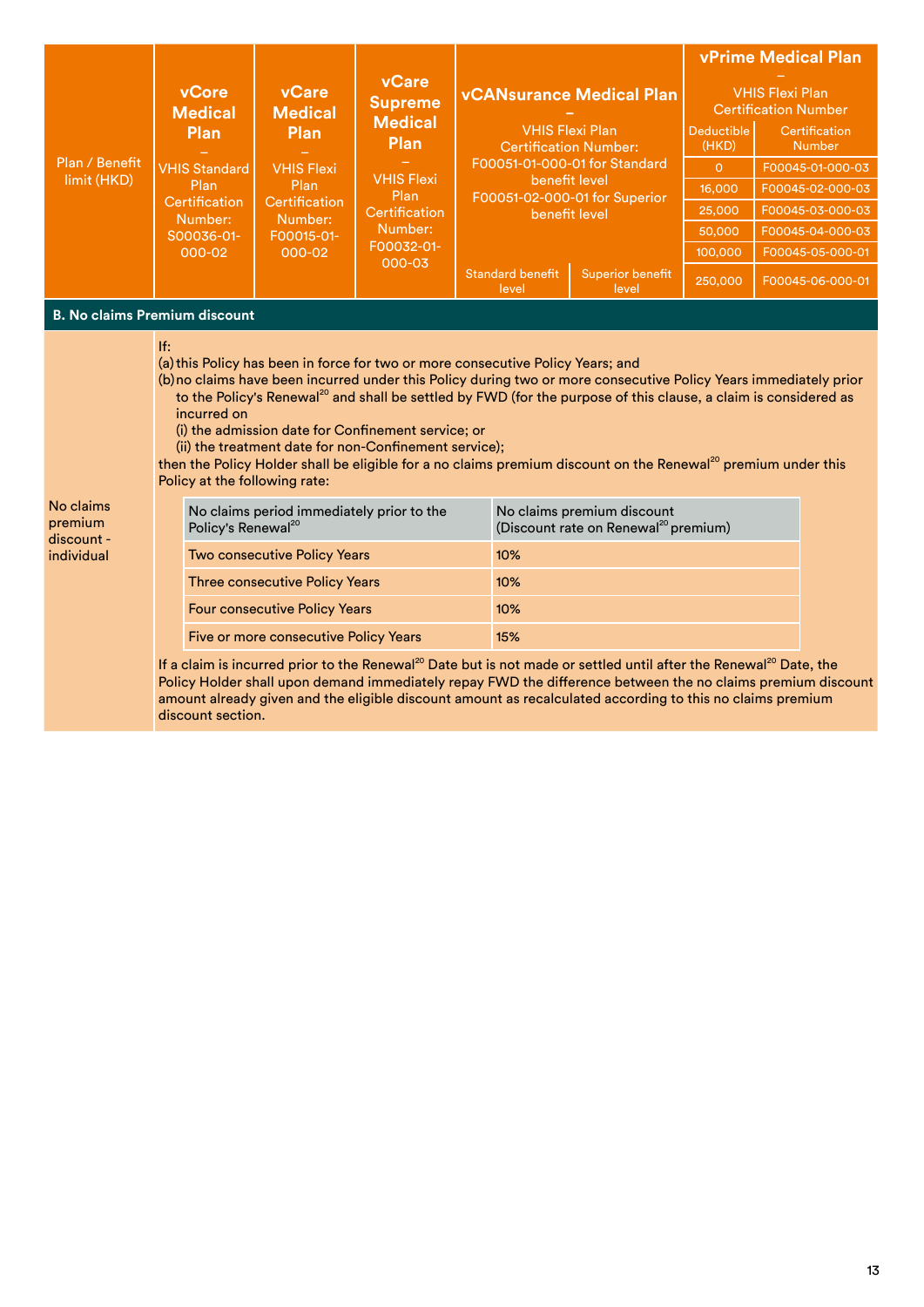|                                        |                                                |                                                                                                                  |                           |                                                                                                                                                                                                                                                                                                                                                                                                                                                                                                                                                                                                                                                                                                                                                                                                                                                                                                                                                                                                                                                                                                                                                                                                                                                                                                                                                                                                                                                                                                                                                                                                                                                                                                                                                                                                                                                                                                                                                                                                                                                                                                                                                                                                                                                                                                                                                                                                                | <b>vPrime Medical Plan</b>                                      |                                                                                                                                                   |  |                                |
|----------------------------------------|------------------------------------------------|------------------------------------------------------------------------------------------------------------------|---------------------------|----------------------------------------------------------------------------------------------------------------------------------------------------------------------------------------------------------------------------------------------------------------------------------------------------------------------------------------------------------------------------------------------------------------------------------------------------------------------------------------------------------------------------------------------------------------------------------------------------------------------------------------------------------------------------------------------------------------------------------------------------------------------------------------------------------------------------------------------------------------------------------------------------------------------------------------------------------------------------------------------------------------------------------------------------------------------------------------------------------------------------------------------------------------------------------------------------------------------------------------------------------------------------------------------------------------------------------------------------------------------------------------------------------------------------------------------------------------------------------------------------------------------------------------------------------------------------------------------------------------------------------------------------------------------------------------------------------------------------------------------------------------------------------------------------------------------------------------------------------------------------------------------------------------------------------------------------------------------------------------------------------------------------------------------------------------------------------------------------------------------------------------------------------------------------------------------------------------------------------------------------------------------------------------------------------------------------------------------------------------------------------------------------------------|-----------------------------------------------------------------|---------------------------------------------------------------------------------------------------------------------------------------------------|--|--------------------------------|
|                                        | vCore<br><b>Medical</b>                        | vCare<br><b>Medical</b><br>Plan<br><b>VHIS Flexi</b><br>Plan<br>Certification<br>Number:<br>F00015-01-<br>000-02 | vCare<br><b>Supreme</b>   | <b>vCANsurance Medical Plan</b><br><b>VHIS Flexi Plan</b><br><b>Certification Number:</b>                                                                                                                                                                                                                                                                                                                                                                                                                                                                                                                                                                                                                                                                                                                                                                                                                                                                                                                                                                                                                                                                                                                                                                                                                                                                                                                                                                                                                                                                                                                                                                                                                                                                                                                                                                                                                                                                                                                                                                                                                                                                                                                                                                                                                                                                                                                      |                                                                 | <b>VHIS Flexi Plan</b><br><b>Certification Number</b>                                                                                             |  |                                |
|                                        | Plan                                           |                                                                                                                  | <b>Medical</b><br>Plan    |                                                                                                                                                                                                                                                                                                                                                                                                                                                                                                                                                                                                                                                                                                                                                                                                                                                                                                                                                                                                                                                                                                                                                                                                                                                                                                                                                                                                                                                                                                                                                                                                                                                                                                                                                                                                                                                                                                                                                                                                                                                                                                                                                                                                                                                                                                                                                                                                                |                                                                 | <b>Deductible</b><br>(HKD)                                                                                                                        |  | Certification<br><b>Number</b> |
| Plan / Benefit                         | <b>VHIS Standard</b>                           |                                                                                                                  |                           | F00051-01-000-01 for Standard                                                                                                                                                                                                                                                                                                                                                                                                                                                                                                                                                                                                                                                                                                                                                                                                                                                                                                                                                                                                                                                                                                                                                                                                                                                                                                                                                                                                                                                                                                                                                                                                                                                                                                                                                                                                                                                                                                                                                                                                                                                                                                                                                                                                                                                                                                                                                                                  |                                                                 | $\overline{0}$                                                                                                                                    |  | F00045-01-000-03               |
| limit (HKD)                            | Plan<br>Certification<br>Number:<br>S00036-01- |                                                                                                                  | <b>VHIS Flexi</b><br>Plan |                                                                                                                                                                                                                                                                                                                                                                                                                                                                                                                                                                                                                                                                                                                                                                                                                                                                                                                                                                                                                                                                                                                                                                                                                                                                                                                                                                                                                                                                                                                                                                                                                                                                                                                                                                                                                                                                                                                                                                                                                                                                                                                                                                                                                                                                                                                                                                                                                | benefit level<br>F00051-02-000-01 for Superior<br>benefit level |                                                                                                                                                   |  | F00045-02-000-03               |
|                                        |                                                |                                                                                                                  | Certification             |                                                                                                                                                                                                                                                                                                                                                                                                                                                                                                                                                                                                                                                                                                                                                                                                                                                                                                                                                                                                                                                                                                                                                                                                                                                                                                                                                                                                                                                                                                                                                                                                                                                                                                                                                                                                                                                                                                                                                                                                                                                                                                                                                                                                                                                                                                                                                                                                                |                                                                 |                                                                                                                                                   |  | F00045-03-000-03               |
|                                        |                                                |                                                                                                                  | Number:                   |                                                                                                                                                                                                                                                                                                                                                                                                                                                                                                                                                                                                                                                                                                                                                                                                                                                                                                                                                                                                                                                                                                                                                                                                                                                                                                                                                                                                                                                                                                                                                                                                                                                                                                                                                                                                                                                                                                                                                                                                                                                                                                                                                                                                                                                                                                                                                                                                                |                                                                 | 50,000                                                                                                                                            |  | F00045-04-000-03               |
|                                        | 000-02                                         |                                                                                                                  | F00032-01-<br>000-03      |                                                                                                                                                                                                                                                                                                                                                                                                                                                                                                                                                                                                                                                                                                                                                                                                                                                                                                                                                                                                                                                                                                                                                                                                                                                                                                                                                                                                                                                                                                                                                                                                                                                                                                                                                                                                                                                                                                                                                                                                                                                                                                                                                                                                                                                                                                                                                                                                                |                                                                 | 100,000                                                                                                                                           |  | F00045-05-000-01               |
|                                        |                                                |                                                                                                                  |                           | <b>Standard benefit</b><br>level                                                                                                                                                                                                                                                                                                                                                                                                                                                                                                                                                                                                                                                                                                                                                                                                                                                                                                                                                                                                                                                                                                                                                                                                                                                                                                                                                                                                                                                                                                                                                                                                                                                                                                                                                                                                                                                                                                                                                                                                                                                                                                                                                                                                                                                                                                                                                                               | <b>Superior benefit</b><br>level                                | 250,000                                                                                                                                           |  | F00045-06-000-01               |
| Extra no claims<br>premium<br>discount | Not applicable                                 |                                                                                                                  | Four                      | If the Policy fulfills the conditions below:<br>- if the Policy Holder is eligible for the individual no claims premium discount<br>stated above on the Renewal <sup>20</sup> Date of vCare Supreme Medical Plan policy or<br>vCANsurance Meidcal Plan policy or vPrime Medical Plan policy; and<br>- the Policy Holder is at the same time eligible for individual no claims premium<br>discount under other in-force vCare Supreme Medical Plan policy(ies) or<br>vCANsurance Medical Plan policy(ies) or vPrime Medical Plan policy(ies);<br>the Policy Holder shall be eligible for an extra no claims premium discount on the<br>Renewal <sup>20</sup> premium of this vCare Supreme Medical Plan policy or vCANsurance<br>Medical Plan policy or vPrime Medical Plan policy at the following rate:<br>Number of in-force policies (including vCare<br>Supreme Medical Plan policy, vCANsurance<br>Medical Plan policy or vPrime Medical Plan<br>policy) issued to the Policy Holder which are<br>eligible to the individual no claims premium<br>on any Renewal <sup>20</sup> Date<br><b>Two or Three</b><br>Five or above<br>If a claim under vCare Supreme Medical Plan/vCANsurance Medical Plan/<br>vPrime Medical Plan policy is incurred prior to the Renewal <sup>20</sup> Date but is not made<br>or settled until after the Renewal <sup>20</sup> Date, the Policy Holder shall upon demand<br>immediately repay FWD the difference between the no claims premium discount<br>amount already given and the eligible discount amount as recalculated according<br>to this no claims premium discount section.<br>For the avoidance of doubt, the extra no claims premium discount of vCare<br>Supreme Medical Plan, vCANsurance Medical Plan and vPrime Medical Plan<br>are individually calculated. Taking vPrime Medical Plan as an example, Policy<br>Holder is eligible for an extra no claims premium discount if he/she has more<br>than 1 policy of vPrime Medical Plan eligible in which both can be entitled to the<br>individual no claims premium discount. Even Policy Holder has a policy of vCare<br>Supreme Medical Plan or vCANsurance Medical Plan, which is eligible for the<br>individual no claims premium discount, this policy will not be included in the<br>calculation of extra no claims premium discount of vCare Supreme Medical Plan<br>or yCANsurance Medical Plan. |                                                                 | Extra no claims<br>premium discount<br>under all eligible<br>policies (discount<br>rate on Renewal <sup>20</sup><br>premium)<br>2.5%<br>5%<br>10% |  |                                |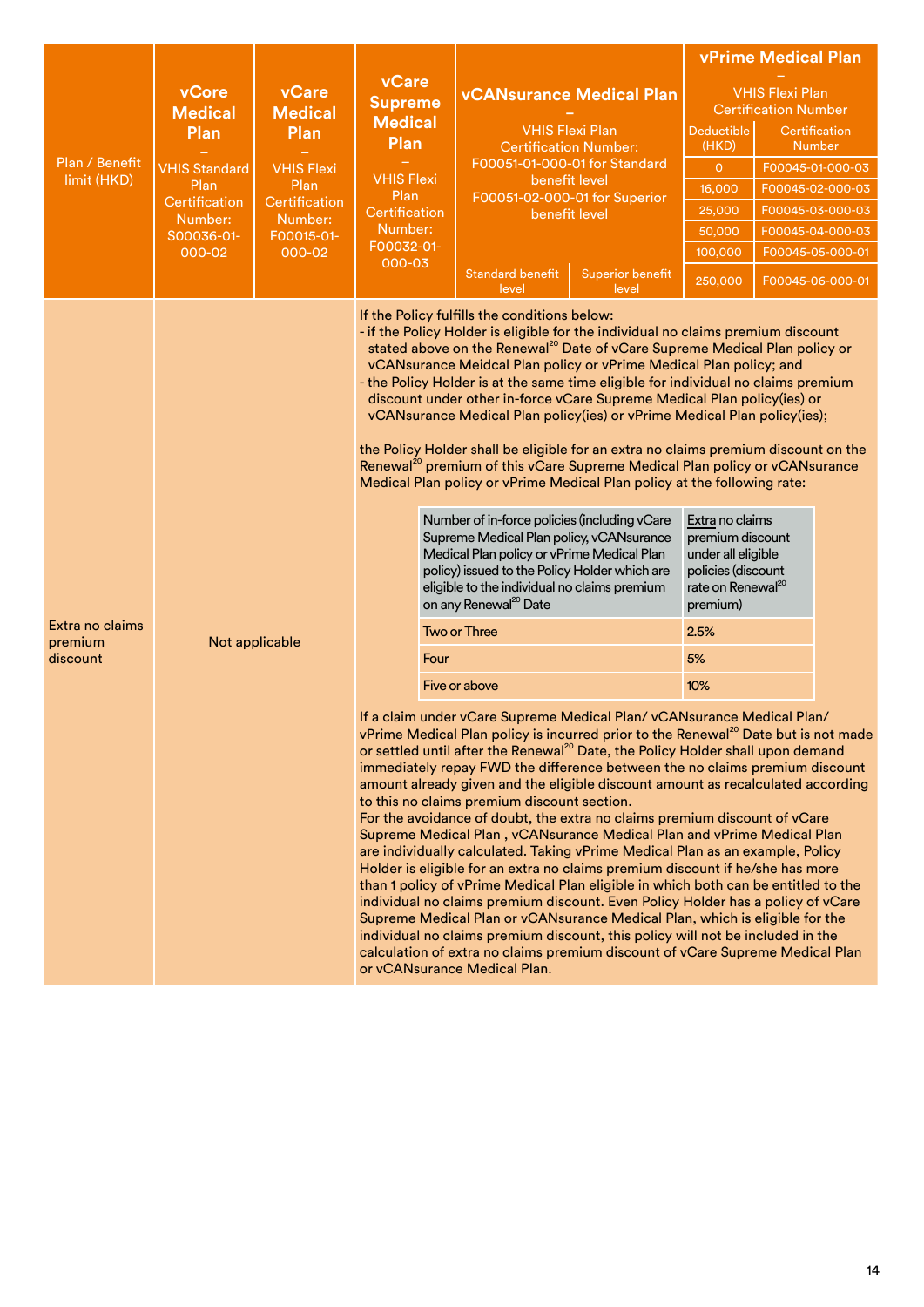|                                                                                                              | <b>vCore</b>                                                                                                                                                                                                                                                                                                                                                                                                                                                                                                                                                                                                                                                                                                                                                                                 | <b>vCare</b><br><b>Medical</b><br>Plan<br><b>VHIS Flexi</b><br>Plan<br>Certification<br>Number:<br>F00015-01-<br>000-02 | vCare<br><b>Supreme</b>                                                               | <b>vCANsurance Medical Plan</b><br><b>VHIS Flexi Plan</b><br><b>Certification Number:</b><br>F00051-01-000-01 for Standard<br>benefit level<br>F00051-02-000-01 for Superior |                         | <b>vPrime Medical Plan</b><br><b>VHIS Flexi Plan</b>              |                                                                                                                                                                                                                                                                                                                                                                                                 |  |  |
|--------------------------------------------------------------------------------------------------------------|----------------------------------------------------------------------------------------------------------------------------------------------------------------------------------------------------------------------------------------------------------------------------------------------------------------------------------------------------------------------------------------------------------------------------------------------------------------------------------------------------------------------------------------------------------------------------------------------------------------------------------------------------------------------------------------------------------------------------------------------------------------------------------------------|-------------------------------------------------------------------------------------------------------------------------|---------------------------------------------------------------------------------------|------------------------------------------------------------------------------------------------------------------------------------------------------------------------------|-------------------------|-------------------------------------------------------------------|-------------------------------------------------------------------------------------------------------------------------------------------------------------------------------------------------------------------------------------------------------------------------------------------------------------------------------------------------------------------------------------------------|--|--|
| Plan / Benefit<br>limit (HKD)                                                                                | <b>Medical</b><br>Plan<br><b>VHIS Standard</b><br>Plan<br>Certification<br>Number:<br>S00036-01-<br>000-02                                                                                                                                                                                                                                                                                                                                                                                                                                                                                                                                                                                                                                                                                   |                                                                                                                         | <b>Medical</b>                                                                        |                                                                                                                                                                              |                         | <b>Certification Number</b><br><b>Deductible</b><br>Certification |                                                                                                                                                                                                                                                                                                                                                                                                 |  |  |
|                                                                                                              |                                                                                                                                                                                                                                                                                                                                                                                                                                                                                                                                                                                                                                                                                                                                                                                              |                                                                                                                         | Plan<br><b>VHIS Flexi</b><br>Plan<br>Certification<br>Number:<br>F00032-01-<br>000-03 |                                                                                                                                                                              |                         | (HKD)                                                             | <b>Number</b>                                                                                                                                                                                                                                                                                                                                                                                   |  |  |
|                                                                                                              |                                                                                                                                                                                                                                                                                                                                                                                                                                                                                                                                                                                                                                                                                                                                                                                              |                                                                                                                         |                                                                                       |                                                                                                                                                                              |                         | $\overline{O}$                                                    | F00045-01-000-03                                                                                                                                                                                                                                                                                                                                                                                |  |  |
|                                                                                                              |                                                                                                                                                                                                                                                                                                                                                                                                                                                                                                                                                                                                                                                                                                                                                                                              |                                                                                                                         |                                                                                       |                                                                                                                                                                              |                         | 16,000<br>25,000                                                  | F00045-02-000-03                                                                                                                                                                                                                                                                                                                                                                                |  |  |
|                                                                                                              |                                                                                                                                                                                                                                                                                                                                                                                                                                                                                                                                                                                                                                                                                                                                                                                              |                                                                                                                         |                                                                                       |                                                                                                                                                                              | benefit level           |                                                                   | F00045-03-000-03<br>F00045-04-000-03                                                                                                                                                                                                                                                                                                                                                            |  |  |
|                                                                                                              |                                                                                                                                                                                                                                                                                                                                                                                                                                                                                                                                                                                                                                                                                                                                                                                              |                                                                                                                         |                                                                                       |                                                                                                                                                                              |                         | 50,000<br>100,000                                                 | F00045-05-000-01                                                                                                                                                                                                                                                                                                                                                                                |  |  |
|                                                                                                              |                                                                                                                                                                                                                                                                                                                                                                                                                                                                                                                                                                                                                                                                                                                                                                                              |                                                                                                                         |                                                                                       | <b>Standard benefit</b>                                                                                                                                                      | <b>Superior benefit</b> | 250,000                                                           | F00045-06-000-01                                                                                                                                                                                                                                                                                                                                                                                |  |  |
|                                                                                                              |                                                                                                                                                                                                                                                                                                                                                                                                                                                                                                                                                                                                                                                                                                                                                                                              |                                                                                                                         |                                                                                       | level                                                                                                                                                                        | level                   |                                                                   |                                                                                                                                                                                                                                                                                                                                                                                                 |  |  |
| C. Others                                                                                                    |                                                                                                                                                                                                                                                                                                                                                                                                                                                                                                                                                                                                                                                                                                                                                                                              |                                                                                                                         |                                                                                       |                                                                                                                                                                              |                         |                                                                   |                                                                                                                                                                                                                                                                                                                                                                                                 |  |  |
| Convertibility<br>option to<br>designated<br>medical<br>insurance plan<br>at specified<br>ages <sup>21</sup> | - If this Policy has been in<br>force for two Policy Years<br>or above, the Policy Holder<br>has the right to convert<br>this Policy to a designated<br>medical insurance plan with<br>higher protection coverage<br>upon the Policy anniversary<br>which immediately comes<br>on or after the Age of 50, 55,<br>60 or 65 years of the Insured<br>Person, with not required to<br>provide further evidence of<br>insurability on the Insured<br>Person. The application<br>of this option shall be<br>subject to the designated<br>medical insurance plan with<br>higher protection coverage<br>available at that time and<br>such terms and conditions<br>as determined by FWD from<br>time to time.<br>- This right can only be<br>exercised once under this<br>Policy and is irrevocable. |                                                                                                                         |                                                                                       | - Not applicable                                                                                                                                                             |                         |                                                                   | - Not applicable                                                                                                                                                                                                                                                                                                                                                                                |  |  |
| Option to<br>reduce or<br>remove the<br>Deductible at<br>specified ages <sup>21</sup>                        | - Not applicable                                                                                                                                                                                                                                                                                                                                                                                                                                                                                                                                                                                                                                                                                                                                                                             |                                                                                                                         |                                                                                       | - Not applicable                                                                                                                                                             |                         |                                                                   | - If this Policy has been in<br>force for two Policy Years<br>or above, the Policy Holder<br>has the right to reduce or<br>remove the Deductible<br>without re-underwriting<br>immediately following the<br>date that the Insured Person<br>attains the attained age of<br>50, 55, 60, 65, 70, 75 or 80.<br>- This right can only be<br>exercised once under this<br>Policy and is irrevocable. |  |  |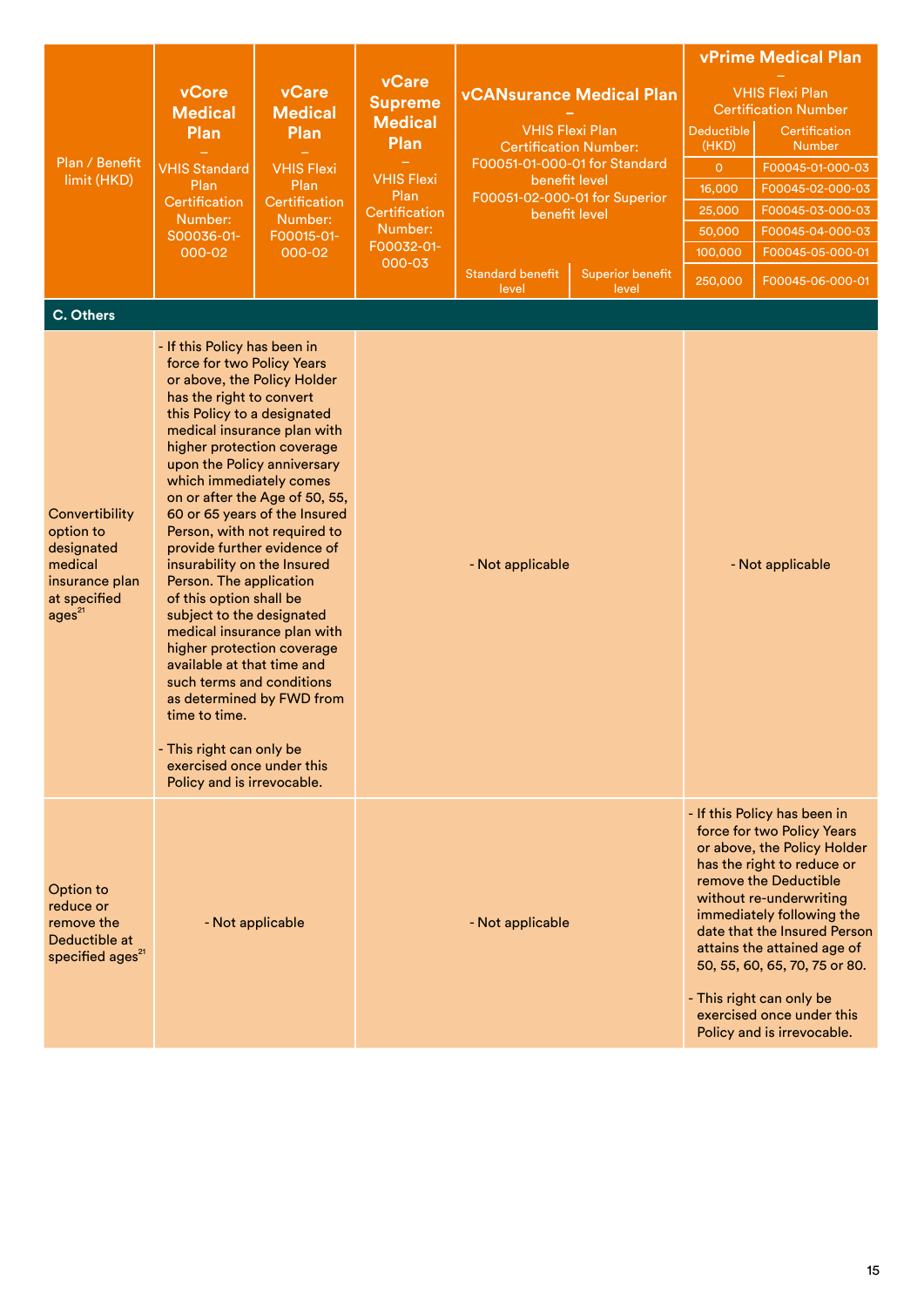|                                                                                             |                                                                                                                     |                                                                                                                                                                                                                                                                                                                                                                                                                                                                                                                                                                                                                                                                                                                                                                                                                                                        | vCare<br><b>Supreme</b><br><b>Medical</b><br>Plan<br><b>VHIS Flexi</b><br>Plan<br>Certification<br>Number:<br>F00032-01-<br>000-03 |                                                        |                                 | <b>vPrime Medical Plan</b>                            |                                                                                                                                                                                                                                                                                                                                                                                                                                                                                                                                                                                                                                                                                                                                                                                                                                                                                                |  |  |
|---------------------------------------------------------------------------------------------|---------------------------------------------------------------------------------------------------------------------|--------------------------------------------------------------------------------------------------------------------------------------------------------------------------------------------------------------------------------------------------------------------------------------------------------------------------------------------------------------------------------------------------------------------------------------------------------------------------------------------------------------------------------------------------------------------------------------------------------------------------------------------------------------------------------------------------------------------------------------------------------------------------------------------------------------------------------------------------------|------------------------------------------------------------------------------------------------------------------------------------|--------------------------------------------------------|---------------------------------|-------------------------------------------------------|------------------------------------------------------------------------------------------------------------------------------------------------------------------------------------------------------------------------------------------------------------------------------------------------------------------------------------------------------------------------------------------------------------------------------------------------------------------------------------------------------------------------------------------------------------------------------------------------------------------------------------------------------------------------------------------------------------------------------------------------------------------------------------------------------------------------------------------------------------------------------------------------|--|--|
| Plan / Benefit<br>limit (HKD)                                                               | vCore<br><b>Medical</b><br>Plan<br><b>VHIS Standard</b><br>Plan<br>Certification<br>Number:<br>S00036-01-<br>000-02 | <b>vCare</b><br><b>Medical</b><br>Plan<br><b>VHIS Flexi</b><br>Plan<br>Certification<br>Number:<br>F00015-01-<br>000-02                                                                                                                                                                                                                                                                                                                                                                                                                                                                                                                                                                                                                                                                                                                                |                                                                                                                                    |                                                        | <b>vCANsurance Medical Plan</b> | <b>VHIS Flexi Plan</b><br><b>Certification Number</b> |                                                                                                                                                                                                                                                                                                                                                                                                                                                                                                                                                                                                                                                                                                                                                                                                                                                                                                |  |  |
|                                                                                             |                                                                                                                     |                                                                                                                                                                                                                                                                                                                                                                                                                                                                                                                                                                                                                                                                                                                                                                                                                                                        |                                                                                                                                    | <b>VHIS Flexi Plan</b><br><b>Certification Number:</b> |                                 | <b>Deductible</b><br>(HKD)                            | Certification<br><b>Number</b>                                                                                                                                                                                                                                                                                                                                                                                                                                                                                                                                                                                                                                                                                                                                                                                                                                                                 |  |  |
|                                                                                             |                                                                                                                     |                                                                                                                                                                                                                                                                                                                                                                                                                                                                                                                                                                                                                                                                                                                                                                                                                                                        |                                                                                                                                    | F00051-01-000-01 for Standard<br>benefit level         |                                 | $\circ$                                               | F00045-01-000-03                                                                                                                                                                                                                                                                                                                                                                                                                                                                                                                                                                                                                                                                                                                                                                                                                                                                               |  |  |
|                                                                                             |                                                                                                                     |                                                                                                                                                                                                                                                                                                                                                                                                                                                                                                                                                                                                                                                                                                                                                                                                                                                        |                                                                                                                                    | F00051-02-000-01 for Superior                          |                                 | 16,000                                                | F00045-02-000-03                                                                                                                                                                                                                                                                                                                                                                                                                                                                                                                                                                                                                                                                                                                                                                                                                                                                               |  |  |
|                                                                                             |                                                                                                                     |                                                                                                                                                                                                                                                                                                                                                                                                                                                                                                                                                                                                                                                                                                                                                                                                                                                        |                                                                                                                                    | benefit level                                          |                                 | 25,000                                                | F00045-03-000-03                                                                                                                                                                                                                                                                                                                                                                                                                                                                                                                                                                                                                                                                                                                                                                                                                                                                               |  |  |
|                                                                                             |                                                                                                                     |                                                                                                                                                                                                                                                                                                                                                                                                                                                                                                                                                                                                                                                                                                                                                                                                                                                        |                                                                                                                                    |                                                        |                                 | 50,000<br>100,000                                     | F00045-04-000-03<br>F00045-05-000-01                                                                                                                                                                                                                                                                                                                                                                                                                                                                                                                                                                                                                                                                                                                                                                                                                                                           |  |  |
|                                                                                             |                                                                                                                     |                                                                                                                                                                                                                                                                                                                                                                                                                                                                                                                                                                                                                                                                                                                                                                                                                                                        |                                                                                                                                    | <b>Standard benefit</b>                                | <b>Superior benefit</b>         | 250,000                                               | F00045-06-000-01                                                                                                                                                                                                                                                                                                                                                                                                                                                                                                                                                                                                                                                                                                                                                                                                                                                                               |  |  |
| Special benefit<br>for infant $21,22$                                                       | <b>Not</b><br>applicable                                                                                            | level<br>level<br>While this Policy is in force, if the Insured Person or Insured<br>Person's spouse gives birth to a child after the Policy has been in<br>force for two consecutive Policy Years from the Policy Effective<br>Date ("Covered Child"), a 1-year coverage by a designated medical<br>insurance plan for the Covered Child shall be offered without<br>further evidence of insurability and at no additional charge.<br>(a) Once the coverage for the Covered Child is in effect and if<br>the Covered Child suffers from Disability during the coverage<br>period, FWD shall pay the benefits based on the terms and<br>benefits of the designated medical insurance plan.<br>(b) The benefit amount shall not be deducted from this Policy and<br>shall not affect the coverage available to the Insured Person<br>under this Policy. |                                                                                                                                    |                                                        |                                 |                                                       | While this Policy is in force, if<br>the Insured Person or Insured<br>Person's spouse gives birth<br>to a child after the Policy<br>has been in force for two<br>consecutive Policy Years<br>from the Policy Effective Date<br>("Covered Child"), a 2-year<br>coverage by a designated<br>medical insurance plan for<br>the Covered Child shall<br>be offered without further<br>evidence of insurability and<br>at no additional charge.<br>(a) Once the coverage for the<br><b>Covered Child is in effect</b><br>and if the Covered Child<br>suffers from Disability<br>during the coverage<br>period, FWD shall pay<br>the benefits based on<br>the terms and benefits of<br>the designated medical<br>insurance plan.<br>(b) The benefit amount shall<br>not be deducted from this<br>Policy and shall not affect<br>the coverage available to<br>the Insured Person under<br>this Policy. |  |  |
| <b>Second Medical</b><br>Opinion <sup>21,23</sup>                                           |                                                                                                                     | Available                                                                                                                                                                                                                                                                                                                                                                                                                                                                                                                                                                                                                                                                                                                                                                                                                                              |                                                                                                                                    |                                                        |                                 |                                                       |                                                                                                                                                                                                                                                                                                                                                                                                                                                                                                                                                                                                                                                                                                                                                                                                                                                                                                |  |  |
| <b>International</b><br>SOS 24-hour<br>Worldwide<br>Assistance<br>Services <sup>21,23</sup> |                                                                                                                     | Available                                                                                                                                                                                                                                                                                                                                                                                                                                                                                                                                                                                                                                                                                                                                                                                                                                              |                                                                                                                                    |                                                        |                                 |                                                       |                                                                                                                                                                                                                                                                                                                                                                                                                                                                                                                                                                                                                                                                                                                                                                                                                                                                                                |  |  |
| Cancierge <sup>21,23</sup>                                                                  |                                                                                                                     | Available <sup>24</sup> (including cashless<br>Available<br>facility for covered cancer)                                                                                                                                                                                                                                                                                                                                                                                                                                                                                                                                                                                                                                                                                                                                                               |                                                                                                                                    |                                                        |                                 | Not applicable                                        |                                                                                                                                                                                                                                                                                                                                                                                                                                                                                                                                                                                                                                                                                                                                                                                                                                                                                                |  |  |
| <b>PREMIER THE</b><br>ONEcierge <sup>21,23</sup>                                            |                                                                                                                     | Not applicable                                                                                                                                                                                                                                                                                                                                                                                                                                                                                                                                                                                                                                                                                                                                                                                                                                         |                                                                                                                                    |                                                        |                                 | Available                                             |                                                                                                                                                                                                                                                                                                                                                                                                                                                                                                                                                                                                                                                                                                                                                                                                                                                                                                |  |  |
| <b>Life Enrichment</b><br>Program <sup>21,23</sup>                                          | Not applicable                                                                                                      |                                                                                                                                                                                                                                                                                                                                                                                                                                                                                                                                                                                                                                                                                                                                                                                                                                                        |                                                                                                                                    |                                                        |                                 |                                                       | Available                                                                                                                                                                                                                                                                                                                                                                                                                                                                                                                                                                                                                                                                                                                                                                                                                                                                                      |  |  |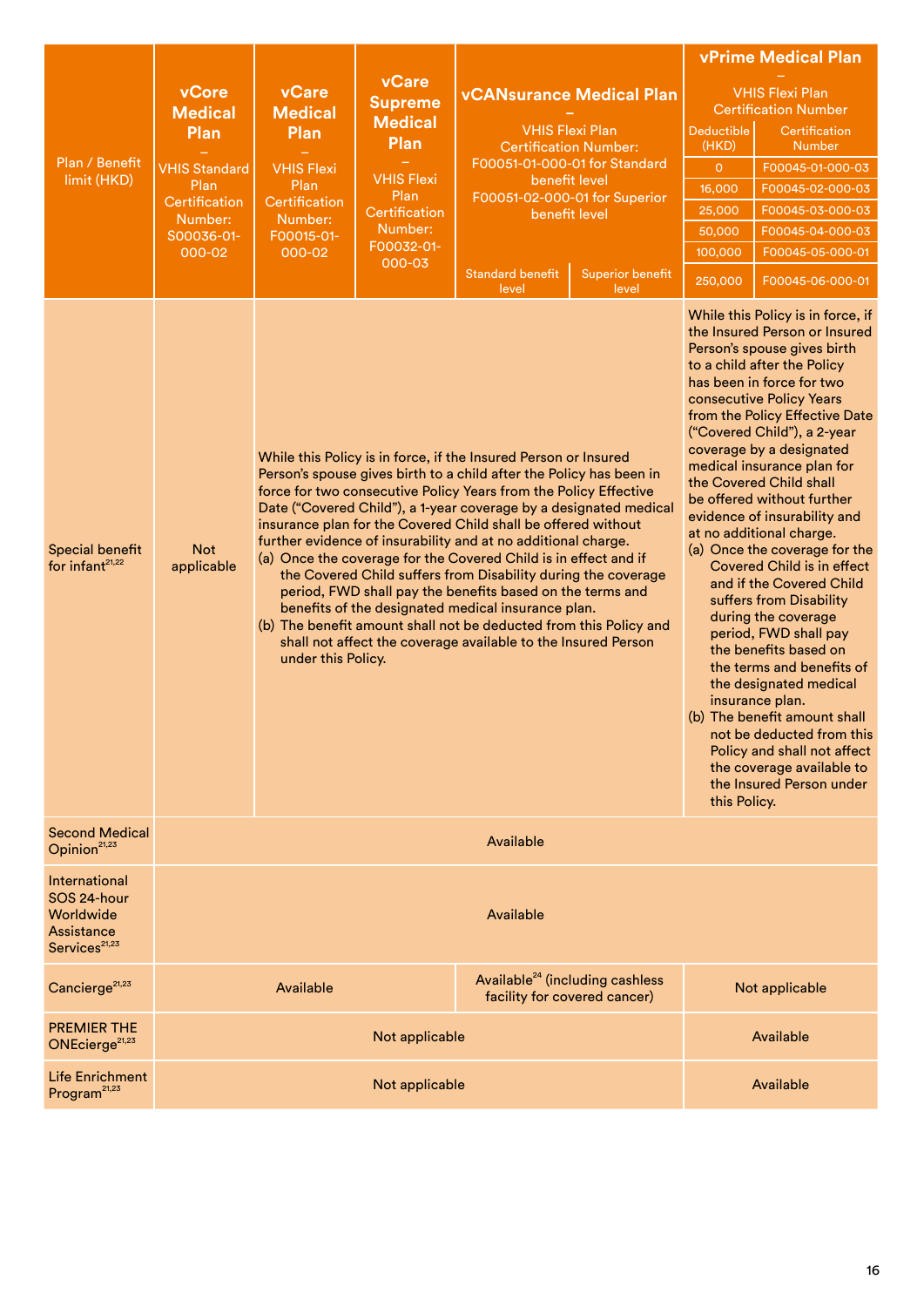| Plan / Benefit<br>limit (HKD)                                                                                                                                  | vCore<br><b>Medical</b><br><b>Plan</b><br><b>VHIS Standard</b><br>Plan<br><b>Certification</b><br>Number:<br>S00036-01-<br>$000 - 02$ | vCare<br><b>vCare</b><br><b>vCANsurance Medical Plan</b><br><b>Supreme</b><br><b>Medical</b><br><b>Medical</b><br><b>VHIS Flexi Plan</b><br><b>Plan</b><br><b>Plan</b><br><b>Certification Number:</b><br>F00051-01-000-01 for Standard<br><b>VHIS Flexi</b><br><b>VHIS Flexi</b><br>benefit level<br>Plan<br>Plan<br>F00051-02-000-01 for Superior<br>Certification<br>Certification<br>benefit level<br>Number:<br>Number:<br>F00015-01-<br>F00032-01-<br>$000 - 02$<br>000-03<br><b>Standard benefit</b><br>level |  | <b>Superior benefit</b><br>level                                  | Deductible<br>(HKD)<br>$\Omega$<br>16,000<br>25,000<br>50,000<br>100,000<br>250,000 | <b>vPrime Medical Plan</b><br><b>VHIS Flexi Plan</b><br><b>Certification Number</b><br>Certification<br><b>Number</b><br>F00045-01-000-03<br>F00045-02-000-03<br>F00045-03-000-03<br>F00045-04-000-03<br>F00045-05-000-01<br>F00045-06-000-01 |  |
|----------------------------------------------------------------------------------------------------------------------------------------------------------------|---------------------------------------------------------------------------------------------------------------------------------------|----------------------------------------------------------------------------------------------------------------------------------------------------------------------------------------------------------------------------------------------------------------------------------------------------------------------------------------------------------------------------------------------------------------------------------------------------------------------------------------------------------------------|--|-------------------------------------------------------------------|-------------------------------------------------------------------------------------|-----------------------------------------------------------------------------------------------------------------------------------------------------------------------------------------------------------------------------------------------|--|
| <b>Wellness Joy</b><br>Benefit <sup>21,25</sup><br>(reimbursement<br>of expenses<br>for travelling,<br>fitness /<br>wellness course<br>or health check-<br>up) | Not applicable                                                                                                                        |                                                                                                                                                                                                                                                                                                                                                                                                                                                                                                                      |  | \$1,000<br>Once for every<br>5 consecutive<br><b>Policy Years</b> | \$2,000<br>Once for every<br>5 consecutive<br><b>Policy Years</b>                   | Not applicable                                                                                                                                                                                                                                |  |

Remark: The above comparison is based on the data compiled on 24 January 2022. The product features will be changed from time to time without notification. All are subject to the terms and conditions of the policy and the applicable administrative rules at the time. The information does not contain the full terms and conditions, exclusions and key product risks of the policy. For details, please refer to relevant product brochure and terms and condition.

## Remarks:

- 1. For vPrime Medical Plan, Eligible Expenses incurred for any non-Emergency Treatments performed outside Asia shall be payable up to the benefit limits as stated in the benefit schedule attached to the Standard Plan Terms and Benefits. Psychiatric treatments and cash benefit for room and board Confinement below entitled ward class in a private Hospital in Hong Kong shall only be payable for Confinement in Hong Kong. Please refer to Section 1 of Part 1 of the Supplement – Limitation of benefits for details.
- 2. For vCore Medical Plan, vCare Medical Plan, and vCare Supreme Medical Plan, except for the psychiatric treatments as stated in benefit item (l) of I. Basic benefits in the Benefit Schedule, all benefits described in the benefit items shall be applicable worldwide. For vCANsurance Medical Plan, Eligible Expenses incurred for psychiatric treatments and cash benefit for room and board Confinement below entitled ward class in a private Hospital in Hong Kong (for Superior benefit level only) shall only be payable for Confinement in Hong Kong. Please refer to Section 3(l) of Part 6 of the Terms and Benefits and Section 6 of the Supplement – Other benefits under the Policy provisions for details. Where the Eligible Expenses involve both psychiatric and non-psychiatric treatments and apportionment of the expenses is not available, the expenses in entirety shall be payable under this benefit if the Confinement is initially for the purpose of psychiatric treatments. If the Confinement initially is not for the purpose of psychiatric treatments, the expenses in entirety shall be payable under (a) to (k) of I. Basic benefits in the Benefit Schedule.
- 3. Asia shall mean Afghanistan, Australia, Bangladesh, Bhutan, Brunei, Cambodia, Mainland China, Hong Kong, India, Indonesia, Japan, Kazakhstan, Kyrgyzstan, Laos, Macau, Malaysia, Maldives, Mongolia, Myanmar, Nepal, New Zealand, North Korea, Pakistan, the Philippines, Singapore, South Korea, Sri Lanka, Taiwan, Tajikistan, Thailand, Timor-Leste, Turkmenistan, Uzbekistan and Vietnam.
- 4. a. The applicable benefit limit and/or aggregate limit per Disability per Policy Year shall be counted anew for each Confinement or Day Case Procedure for the same Disability provided that the Confinement or Day Case Procedure does not occur within 90 consecutive days following the Last Date (as defined in the Supplement – Calculation and limitation of benefits under the Policy provisions) of the previous Confinement or Day Case Procedure concerning the same Disability.
	- b. Where the Insured Person is Confined or receives any Day Case Procedures involving more than 1 Disability, all Disabilities involved in the same Confinement or Day Case Procedure would be subject to 1 applicable benefit limit and/or aggregate limit per Disability per Policy Year.

For details, please refer to Section 1 of Part 1 of the Supplement – Calculation and limitation of benefits under the Policy provisions.

- 5. Deductible shall mean a fixed amount of Eligible Expenses or expenses that, in a Policy Year, the Policy Holder must pay before FWD shall reimburse the remaining Eligible Expenses or remaining expenses.
- 6. FWD shall have the right to ask for proof of recommendation e.g. written referral or testifying statement on the claim form by the attending doctor or Registered Medical Practitioner.
- 7. Designated crises shall include Cardiac Impairment Caused By Cardiomyopathy, Cardiac Impairment Due To Primary Pulmonary Arterial Hypertension, Chronic Liver Disease, Coronary Artery Bypass Operation, End Stage Lung Disease, Fulminant Hepatitis, Heart Attack (Acute Myocardial Infarction), Kidney Failure, Major Organ Transplantation, Open Heart Valve Surgery, Parkinson's Disease, Severe Rheumatoid Arthritis, Specified Cancer, Stroke, Surgery to Aorta and Terminal Illness. For details of the benefit, including the definition of the designated crises, please refer to the Supplement – First-dollar coverage – Deductible waived for designated crises of the Policy provisions.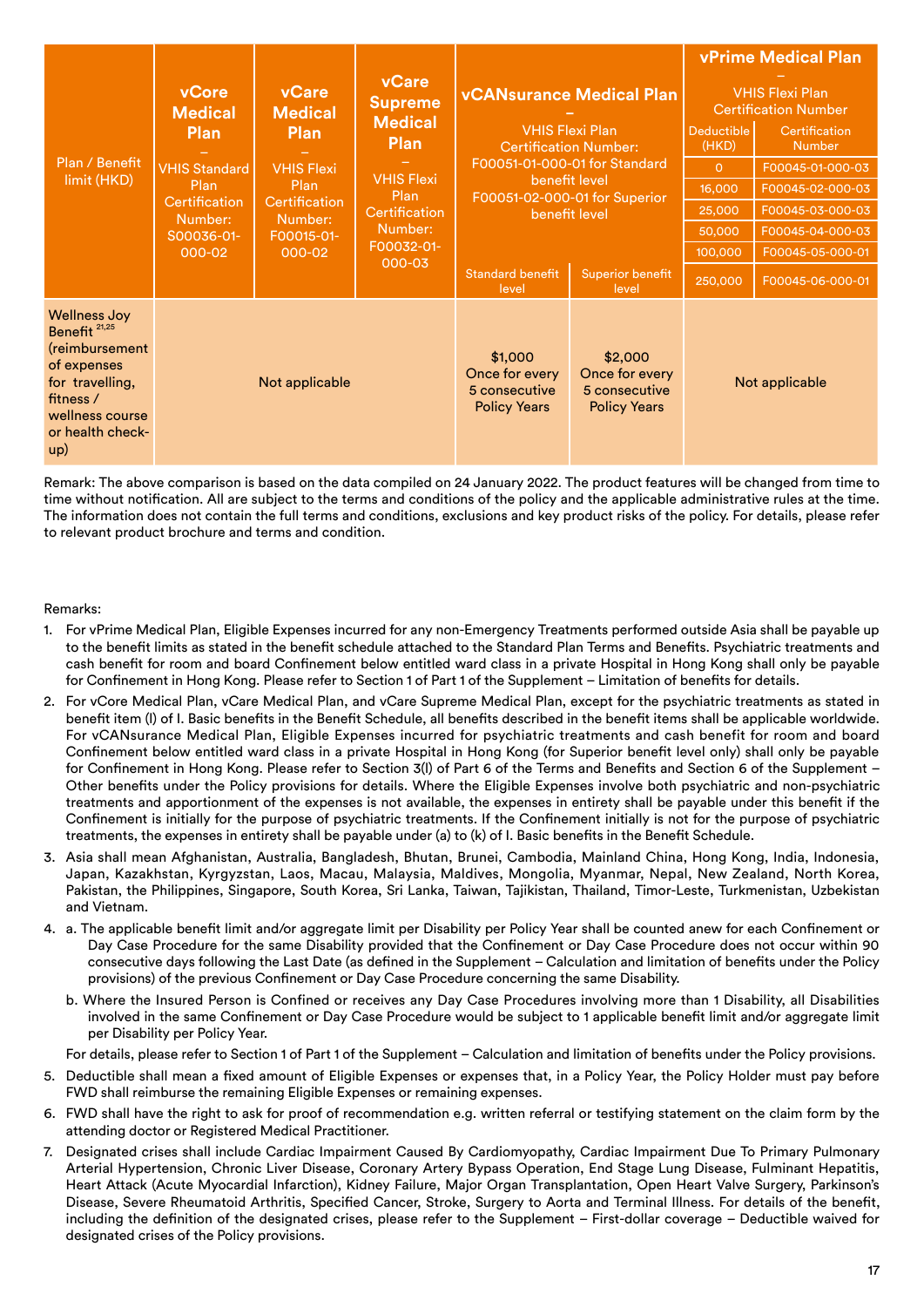- 8. Standard ward room shall mean a room type in a Hospital that is below a standard semi-private room. Standard Semi-private Room shall mean a single or double occupancy room in a Hospital, with a shared bath or shower room. Standard Private Room shall mean a standard single occupancy room with an adjoining bathroom for the Insured Person's use during his or her Confinement, but does not include any Hospital room with separate kitchen, dining room or living room.
- 9. Unless otherwise specified, the Eligible Expenses incurred in respect of the same item shall not be recoverable under more than one benefit item in the table above.
- 10. For vCANsurance Medical Plan, full cover / full coverage shall mean no itemised benefit sublimit, the actual amount of Eligible Expenses and other expenses charged is subject to the aggregate limit per Disability per Policy Year. Full cover / Full coverage applies to selected benefit items only, while other benefit items are not fully covered and are subject to respective benefit item's limits. Please refer to Benefit Schedule and Terms and Benefits for details.
- 11. For vPrime Medical Plan, full cover shall mean no itemised benefit sublimit, the actual amount of Eligible Expenses and other expenses charged after deducting the remaining Deductible (if any) and is subject to the Annual Benefit Limit and the Lifetime Benefit Limit. Full cover applies to selected benefit items only, while other benefit items are not fully covered and are subject to respective benefit item's limits. Please refer to Benefit Schedule and Policy provisions for details.
- 12. The percentage here applies to the Surgeon's fee actually payable or the benefit limit for the Surgeon's fee according to the surgical categorisation, whichever is the lower.
- 13. Tests covered here only include computed tomography ("CT" scan), magnetic resonance imaging ("MRI" scan), positron emission tomography ("PET" scan), PET-CT combined and PET-MRI combined.
- 14. Treatments covered here only include radiotherapy, chemotherapy, targeted therapy, immunotherapy and hormonal therapy.
- This benefit shall be payable for the Eligible Expenses charged on the psychiatric treatments during Confinement in Hong Kong as recommended by a Specialist. The benefit shall be payable in lieu of other benefit items under (a) to (k) of I. Basic benefits in the Benefit Schedule. Where the Eligible Expenses involve both psychiatric and non-psychiatric treatments and apportionment of the expenses is not available, the expenses in entirety shall be payable under this benefit if the Confinement is initially for the purpose of psychiatric treatments. If the Confinement initially is not for the purpose of psychiatric treatments, the expenses in entirety shall be payable under (a) to (k) of I. Basic benefits in the Benefit Schedule.
- 15. For details, please refer to Section (H) of Part 1 of the Supplement Enhanced benefits under the Policy provisions of vCare Supreme Medical Plan.
- 16. For details, please refer to Section (I) of Part 1 of the Supplement Enhanced benefits under the Policy provisions of vCare Supreme Medical Plan.
- 17. For vCare Medical Plan and vCare Supreme Medical Plan, this benefit is payable for the reasonable and customary charges of emergency treatment to the Insured Person's sound natural teeth solely as a direct result of an Injury, if such treatment is provided within 2 weeks of the Accident causing such Injury by a registered dentist in a legally registered dental clinic. For more details of this benefit, please refer to the Policy provisions.

For vCANsurance Medical Plan and vPrime Medical Plan, this benefit is payable for the Reasonable and Customary charges of Emergency Treatment of the Insured Person's sound natural teeth solely as a direct result of an Injury, if such treatment is provided within 3 months of the Accident causing such Injury by a registered dentist in a legally registered dental clinic. FWD shall not pay any benefits for any restorative or remedial work (for the purpose other than Emergency Treatment), prostheses, the use of any precious metals or any kind of orthodontics, or other dental surgery performed in a legally registered dental clinic unless the dental surgery is medically necessary. For the purpose of this benefit, medically necessary shall mean the medical service, procedure or supply which are necessary and is (a) consistent with the diagnosis and customary dental treatment; (b) recommended by a Registered Medical Practitioner, Surgeon or registered dentist for such emergency dental treatment and must be widely accepted professionally in Hong Kong or the relevant jurisdictions outside Hong Kong where the medical service is provided to the Insured Person, as effective, appropriate and essential based upon recognised standards of the health care specialty involved; and (c) not furnished primarily for the personal comfort or convenience of the Insured Person or any medical service provider. Experimental, screening and preventive services or supplies shall not be considered as medically necessary for the purpose of this benefit.

18. For the Insured Person covered by any other hospital reimbursement plans offered by a licensed insurance company other than FWD, regardless of whether it is an individual or group policy, if the Eligible Expenses incurred for any Confinement of the Insured Person are payable under this Policy after any reimbursement has been paid by such other licensed insurance companies, this benefit shall be payable for each day of Confined period in Hospital, subject to the limits as specified in the Benefit Schedule.

This benefit shall be payable in the amount as specified in the Benefit Schedule for each day when the Insured Person is Confined in a room of a private Hospital in Hong Kong where the ward class is below the entitled ward class as specified in the Benefit Schedule during the whole Confinement period, provided that:

- (a) such Confinement is considered Medically Necessary upon the recommendation of the Insured Person's attending Registered Medical Practitioner; and
- (b) the Eligible Expenses incurred for such Confinement are payable under the Terms and Benefits.
- 20. FWD shall guarantee the Renewal at each policy anniversary up to the Age of 100 (attained age) of the Insured Person. As long as FWD maintains the registration as a VHIS provider, FWD guarantee that the Terms and Benefits will not be less favourable than the latest version of the Standard Plan Terms and Benefits published by the Government at the time of renewal.

FWD reserves the right to revise the terms and benefits, subject to the prior approval and re-certification by the Government, upon renewal by giving a 30 days advance notice.

- 21. This benefit/service is optional and does not form part of the Terms and Benefits of the VHIS Certified Plan. You have the right to opt-out this benefit/service. Please inform FWD in writing if you do not want to receive this free additional benefit/service
- 22. This additional benefit is available if the Insured Person or Insured Person's spouse gives birth to a child after the Policy has been in force for 2 or more consecutive Policy Years from the Policy Effective Date ("Covered Child"). A one-year coverage (for vCare Medical Plan, vCare Supreme Medical Plan and vCANsurance Medical Plan) / a two-year coverage (for vPrime Medical Plan) by a designated medical insurance plan for the Covered Child shall be offered without further evidence of insurability and at no additional charge.